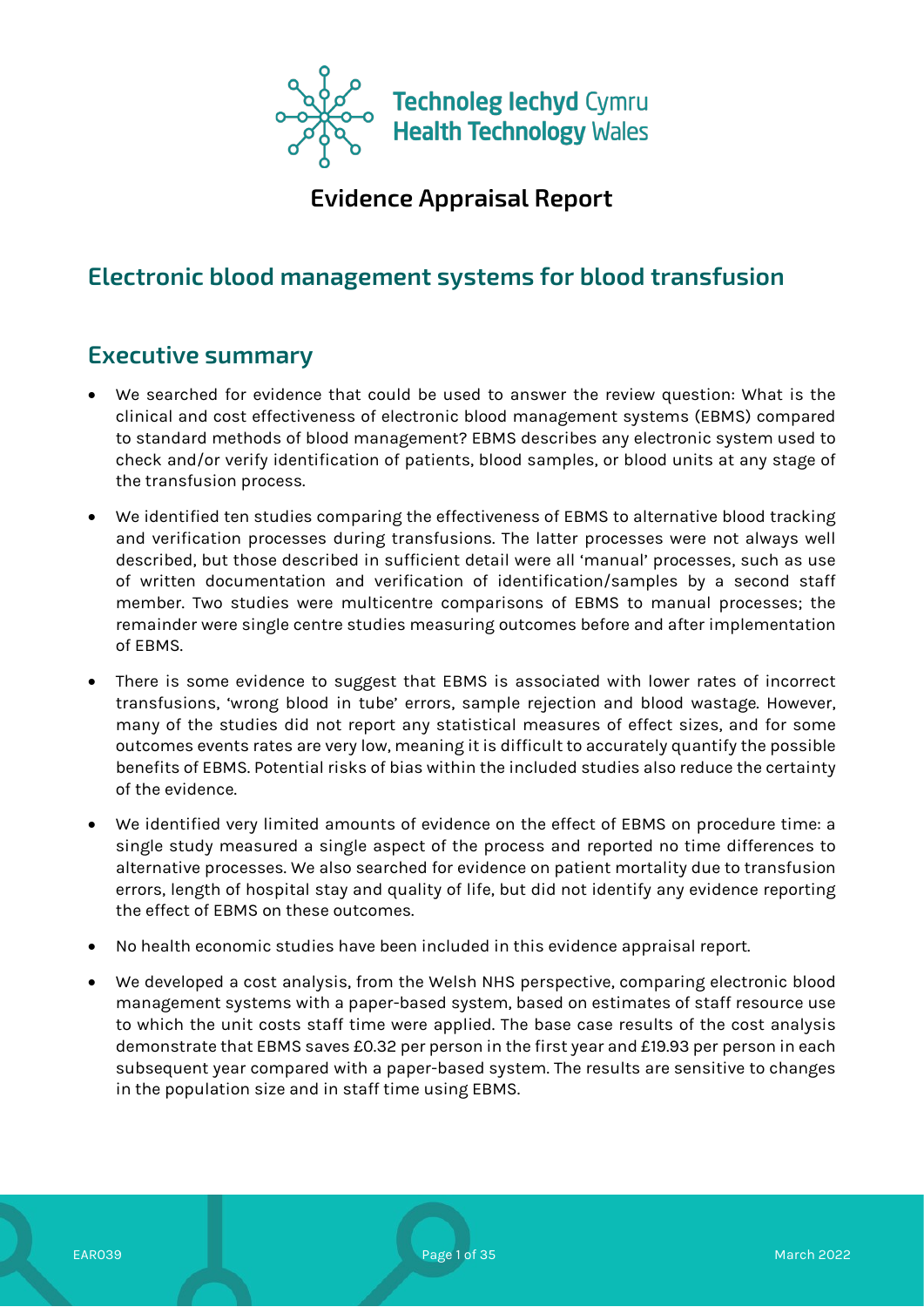# **1. Purpose of the evidence appraisal report**

This report aims to identify and summarise evidence that addresses the following question: What is the clinical and cost-effectiveness of electronic blood management systems (EBMS) compared to standard methods of blood management?

Evidence Appraisal Reports are based on rapid systematic literature searches, with the aim of identifying the best clinical and economic evidence on health technologies. Researchers critically evaluate this evidence. The draft Evidence Appraisal Report is reviewed by experts and by Health Technology Wales multidisciplinary advisory groups before publication.

# **2. Health problem**

Blood transfusion is a process whereby blood components (red blood cells, white blood cells, plasma, clotting factors, or platelets) are transferred intravenously to a patient. Whilst the term transfusion can be used to refer solely to the administration of blood, the process involves a number of prior procedures:

- A clinical decision is made to transfuse
- The patient receives information about the transfusion and provides consent
- Blood components are requested/ordered
- A blood sample is taken from the patient for pre-transfusion testing (most commonly to determine blood type and ensure compatible blood is ordered)
- Collection of blood components from storage and delivery to the clinical area where transfusion will take place.

During and after blood component administration, the patient will be monitored, and after completion, the transfusion is documented in the patient's records along with any reactions to the transfusion (Robinson et al. 2018).

During requesting, blood sampling, collection and administration, errors can result in misidentification of a patient, their blood sample, or the blood component intended for them. If undetected, such errors pose significant risks to patients and in cases where blood is incompatible with a patient's blood type, can result in severe, sometime fatal, adverse reactions (Hill & Derbyshire 2021, Robinson et al. 2018). In the UK, Serious Hazards of Transfusion (SHOT) collects information on transfusion reactions, adverse events, and also error incidents (whether or not these resulted in patient harm) during the transfusion process. In 2020, there were 323 reported incidents in the UK where the incorrect blood component was transfused (SHOT 2021). Transfusion requires reliable and robust processes to be in place to minimise and, where possible, eliminate such errors.

# **3. Health technology**

Patient identification, and the verification of samples and blood components from/intended for the right patient, has traditionally used manual and written checks. An example of such processes would be two nurses independently checking written documentation and the patient's identity at the bedside before beginning a transfusion. Manual checks for patient identification may include cross-checking a patient's details by asking them to state predetermined details such as their name and date of birth, and cross-checking these against details attached to the blood component to be transfused. Alternatively these details may be read off a patient's wristband and cross-checked against the labelled blood component. Some processes add the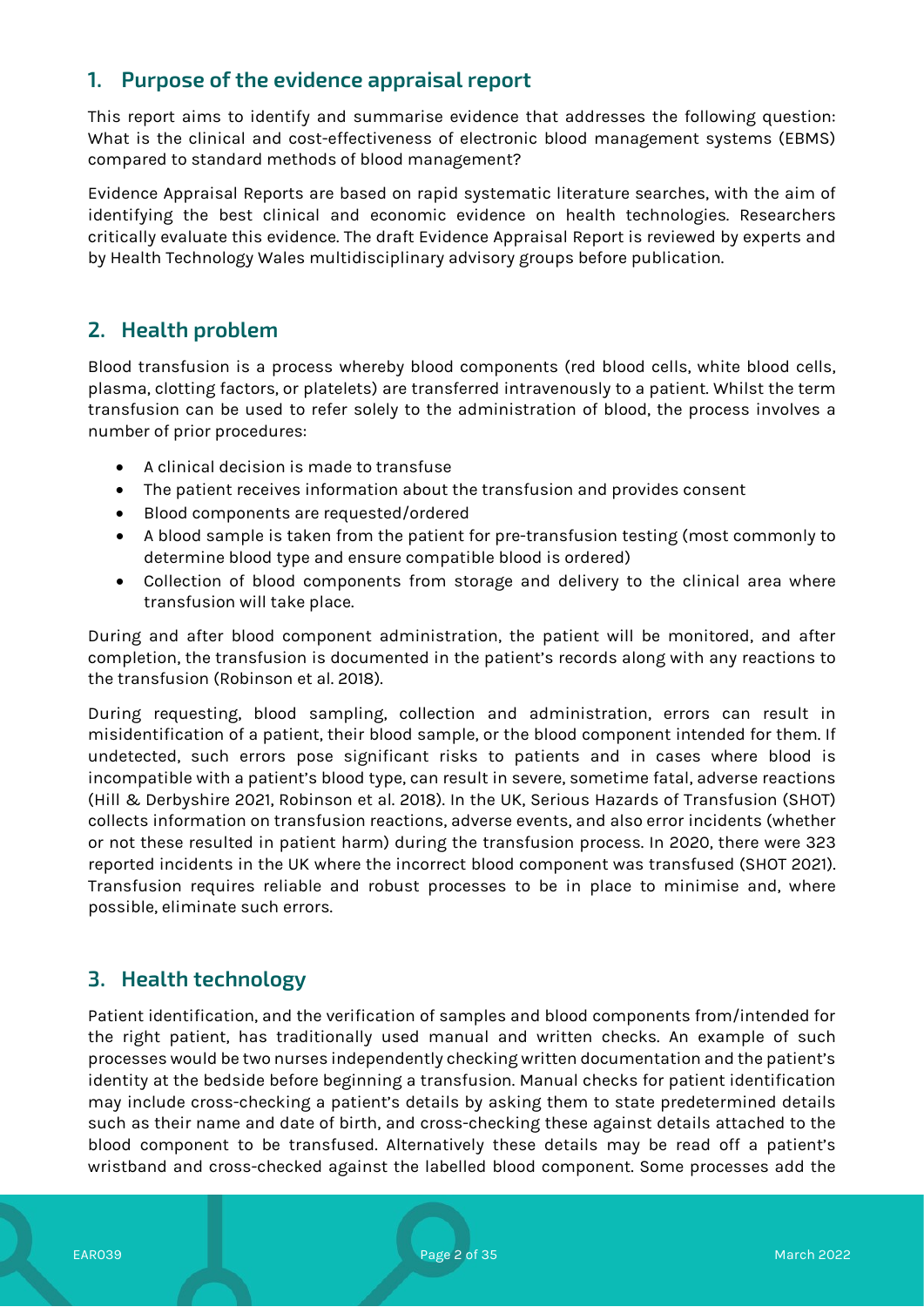use of distinctive identifying numbers or labels affixed to a patient's wristband at the time of pretransfusion checking, which must be matched to the same label on the blood component (Wood et al. 2017).

Electronic systems provide an alternative method of checks to identify patients and blood during the transfusion process. The details vary according to the systems used, but typically involve use of a unique electronic identifier (barcode or radio-frequency identification (RFID) tag) that is associated with each transfusion and used to identify and match a patient with the correct sample and blood component. Electronic identification can be used at a single step in the process – most commonly to verify the identity of the patient and match it to the correct blood component before transfusion – or can cover multiple steps, up to 'vein-to-vein' systems that cover sampling, blood collection and blood administration. Commercial systems exist and also systems developed in-house by hospitals or other healthcare providers. We are unaware of any standards to classify such systems; in this report, we use the term 'electronic blood management systems' to described any electronic system used to check and/or verify identification of patients, blood samples, or blood units at any stage of the transfusion process (SHOT 2021, Wood et al. 2017).

BloodTrack (Haemonetics) is an EBMS consisting of a suite of software products that can be used independently or together. The software available can be used during blood component storage and collection, with electronic verification during collection, for ward-based transfusions (BloodTrack Courier), or when blood is required more urgently in emergency/trauma settings (BloodTrack Emerge) or surgery/intensive care (BloodTrack OnDemand). The BloodTrack Tx module can be used for transfusion verification immediately prior to and during a transfusion, to carry out checks that the correct blood component is transfused and to record patient vital signs and any transfusion reactions. The SafeTrace Tx software modules can also be used to centrally manage blood product inventory, ordering and transfusion activity (Haemonetics 2017).

#### **Existing recommendations**  $3.1$

The 2017 SHOT Annual Report included the following Key Recommendation:

"All available information technology (IT) systems to support transfusion practice should be considered and these systems implemented to their full functionality. Electronic blood management systems should be considered in all clinical settings where transfusion takes place. This is no longer an innovative approach to safe transfusion practice, it is the standard that all should aim for." (SHOT 2018)

A 2019 Investigation by the Healthcare Safety Investigation Branch (HSIB) entitled *Wrong Patient Details On Blood Sample* made the following Safety Recommendation:

"It is recommended that NHS should take steps to ensure the adoption and ongoing use of electronic systems for identification, blood sample collection and labelling." (HSIB 2019)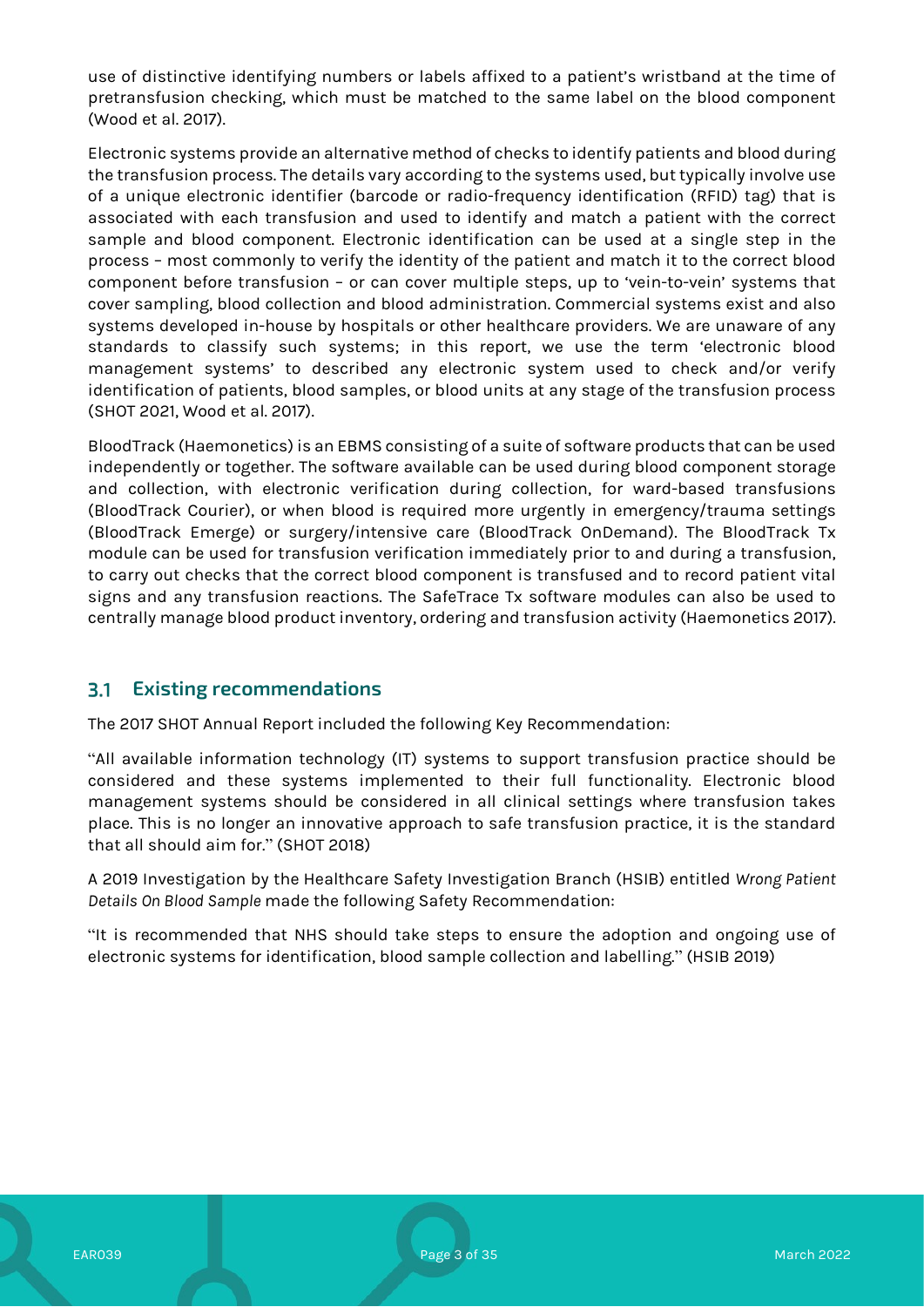# **4. Clinical effectiveness**

### **Overview**

We searched for and summarised evidence on the effectiveness of EBMS compared to other methods of blood management. Section 10 and Appendices 1 and 2 describe the methods used to search and screen the evidence. We identified 10 studies that reported relevant evidence. Six of the ten studies were reported by a previous evidence review conducted in 2015 as part of a NICE guideline (NICE 2015), which we adapted. Four of the ten studies were published after NICE's review and were identified by our literature search.

Table 1 details the design and characteristics of each included study. Eight studies used a beforeand-after design, measuring outcomes following the introduction of EBMS and comparing them to retrospective outcomes with previous blood management systems from before the intervention was introduced. All of these studies took place at single centres. The two other studies used a comparative design, using either audit or survey data to compare outcomes across centres that used different types of blood management systems (either electronic or manual). The studies were conducted in the United States, Hong Kong, UK, Japan, Spain, Canada, New Zealand, Germany, Italy, and Taiwan. Three studies included data from UK centres or were conducted exclusively in the UK.

### **Outcomes**

Table 2 and Sections 4.2.1 to 4.2.6 describe the evidence identified for each outcome of interest.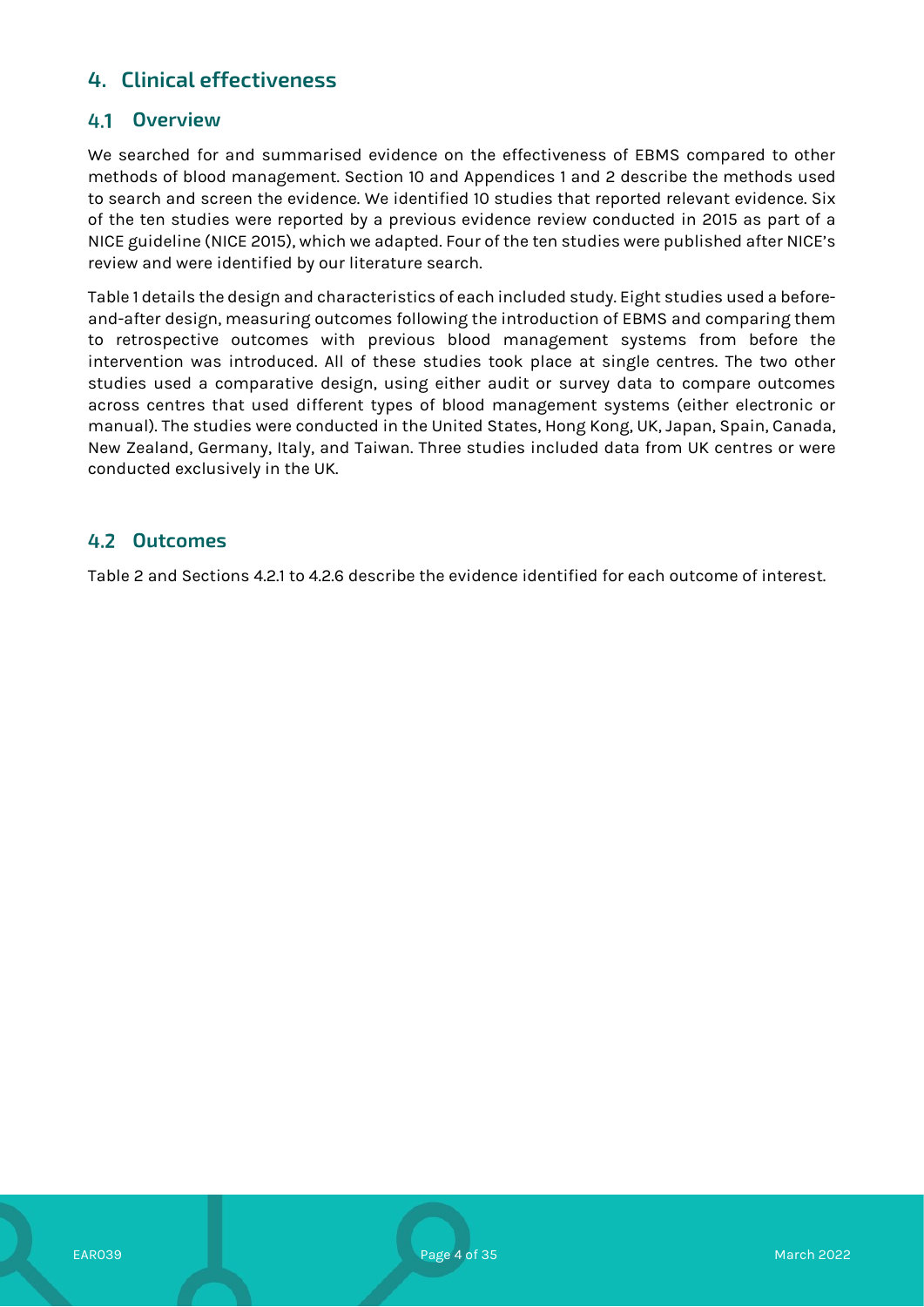| <b>Study</b><br>reference    | Methods,<br>setting                                                                                                                                                     | <b>Characteristics of</b><br>samples/<br>participants                                                                        | Intervention(s)                                                                                                                                                                                                                                                                                                                                                                                                                                                                                                                                                                  | <b>Outcomes</b>                                                                              | Follow-up period Comments                                                                                             |                                                                                                                                                                                                                                                                                                                   |
|------------------------------|-------------------------------------------------------------------------------------------------------------------------------------------------------------------------|------------------------------------------------------------------------------------------------------------------------------|----------------------------------------------------------------------------------------------------------------------------------------------------------------------------------------------------------------------------------------------------------------------------------------------------------------------------------------------------------------------------------------------------------------------------------------------------------------------------------------------------------------------------------------------------------------------------------|----------------------------------------------------------------------------------------------|-----------------------------------------------------------------------------------------------------------------------|-------------------------------------------------------------------------------------------------------------------------------------------------------------------------------------------------------------------------------------------------------------------------------------------------------------------|
|                              |                                                                                                                                                                         | <b>Studies included within NICE Guideline NG24</b>                                                                           |                                                                                                                                                                                                                                                                                                                                                                                                                                                                                                                                                                                  |                                                                                              |                                                                                                                       |                                                                                                                                                                                                                                                                                                                   |
| Askeland<br>et al.<br>(2008) | Study design:<br>Before and<br>after study<br>Setting:<br>United States,<br>single centre<br>Study period:<br>2003 to 2005                                              | Teaching hospital<br>and comprehensive<br>health care centre.<br>All patients requiring<br>blood transfusion<br>included.    | Intervention:<br>EBMS. Bar codes used to identify patients, blood<br>samples and blood products. Process applies to<br>sample collection, sample arrival at blood bank,<br>blood product dispensing and transfusion. Non-<br>commercial system, developed in-house.<br>Comparison:<br>$\mid$ Previous processes at same hospital site: manual<br>identification of patients information listed on a<br>wristband.<br>Total number of patients/transfusions/samples<br>with outcome data not reported; hospital<br>administers approximately 34,000 blood<br>components per year. | Rates of<br>sample<br>rejection                                                              | Pre intervention:<br>6 months (dates<br>unclear)<br>Post intervention:<br>6 months (dates<br>unclear)                 | The exact reporting period<br>for outcome data is<br>unclear, but outcomes<br>'pre-intervention' were<br>collected in 2003 and 'post<br>intervention' immediately<br>after hospital-wide<br>implementation of the<br>intervention. The reason<br>for the gap in<br>reporting/choice of these<br>dates is unclear. |
| Chan et al.<br>(2004)        | Study design:<br>Retrospective<br>before and<br>after study<br>Setting:<br>Single centre,<br>regional<br>hospital,<br><b>Hong Kong</b><br>Study period:<br>1995 to 2002 | System was<br>installed and used in<br>all areas of the<br>hospital with the<br>exception of the<br>emergency<br>department. | Intervention:<br>Electronic unique patient identification barcode<br>system used during pre-transfusion blood<br>sampling for the compatibility test and bedside<br>blood administration.<br>Comparison:<br>Manual (second-checker system) identification<br>during blood sampling and administration.                                                                                                                                                                                                                                                                           | Rates of<br>sample<br>rejection<br>Rates of<br>incorrect<br>transfusion<br>Procedure<br>time | Pre intervention:<br>3 years (May 1999<br>to April 2002)<br>Post intervention:<br>4 years (May 1995<br>to April 1999) |                                                                                                                                                                                                                                                                                                                   |

# **Table 1. Design and characteristics of included studies**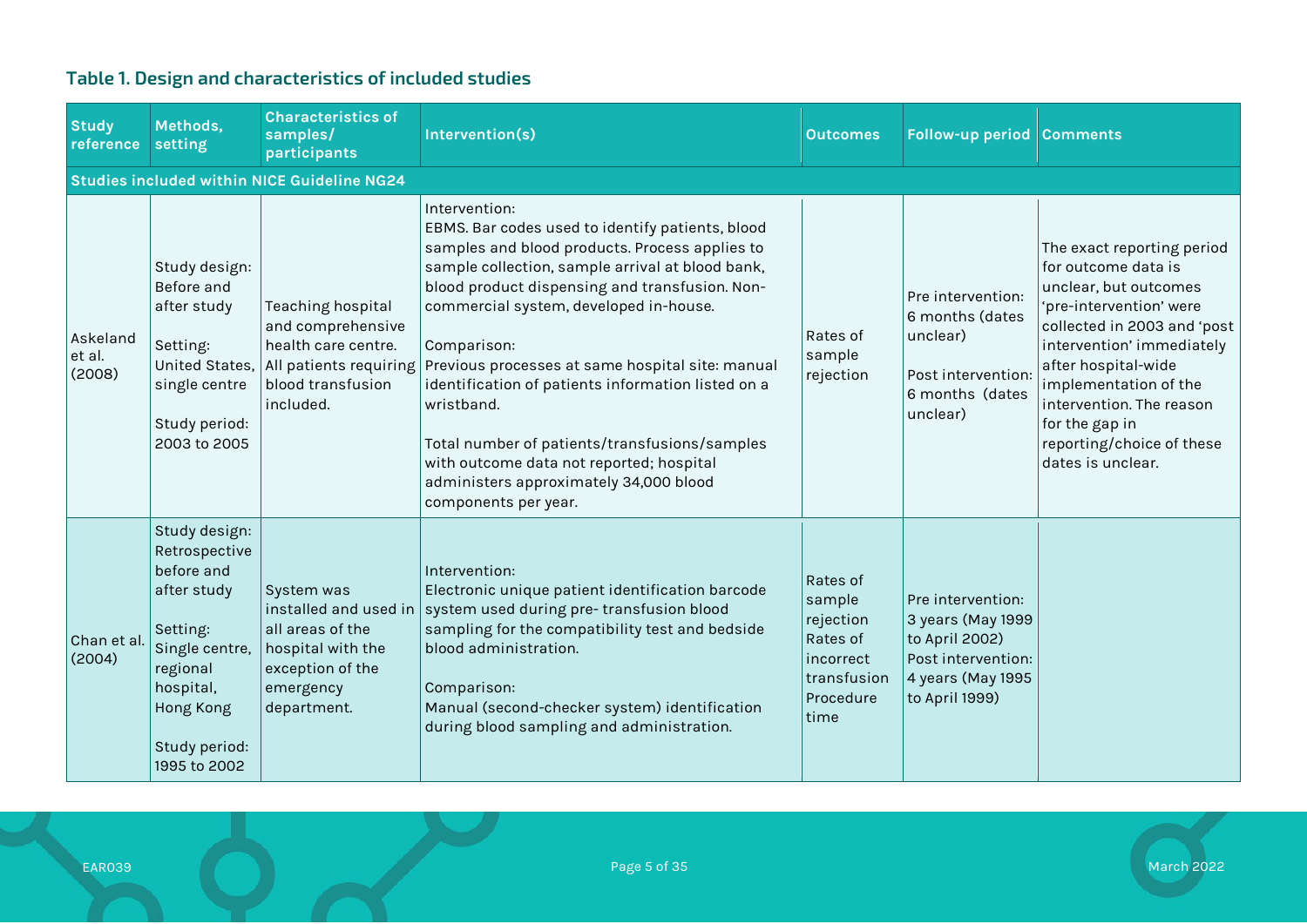| <b>Study</b><br>reference | Methods,<br>setting                                                                                                                                                                                               | <b>Characteristics of</b><br>samples/<br>participants                                                                                                  | Intervention(s)                                                                                                                                                                                                                                                                                                         | <b>Outcomes</b>                                                                                                        | <b>Follow-up period Comments</b>                                                                                                           |                                                                                                                                                              |
|---------------------------|-------------------------------------------------------------------------------------------------------------------------------------------------------------------------------------------------------------------|--------------------------------------------------------------------------------------------------------------------------------------------------------|-------------------------------------------------------------------------------------------------------------------------------------------------------------------------------------------------------------------------------------------------------------------------------------------------------------------------|------------------------------------------------------------------------------------------------------------------------|--------------------------------------------------------------------------------------------------------------------------------------------|--------------------------------------------------------------------------------------------------------------------------------------------------------------|
| Murphy et<br>al. (2012)   | Study design:<br>Retrospective<br>before and<br>after study<br>Setting:<br>UK, three<br>centres<br>Gacute<br>hospitals<br>within the<br>same NHS<br>Trust)<br>Study period:<br>October 2002<br>to October<br>2010 | Transfusions/sampl<br>es across all clinical<br>areas.                                                                                                 | Intervention:<br>EBMS (Bloodtrack, Haemonetics) using bar codes<br>for identification check at collection of blood for<br>compatibility testing, administration of blood, and<br>collection of blood.<br>Comparison:<br>Manual methods used for sample<br>tracking/identification before the implementation<br>of EBMS. | Rates of<br>WBIT<br>Rates of<br>sample<br>rejection<br>Rates of<br>incorrect<br>transfusion<br><b>Blood</b><br>wastage | Pre intervention:<br>4 years (October<br>2002 to October<br>2006)<br>4 years (October<br>2006 to October<br>2010)                          | Follow up times shown are<br>the maximum described:<br>some outcomes were<br>Post intervention:   measured over shorter<br>time periods (2 to 12<br>months). |
| Ohsaka et<br>al. (2008)   | Study design:<br>Retrospective<br>before and<br>after study<br>Setting:<br>Single centre,<br>Japan<br>Study period:<br>2001 to 2006                                                                               | All patients in<br>inpatient wards<br>expect the<br>psychiatric ward, an<br>outpatient clinic of<br>haematology<br>department, and<br>operating rooms. | Intervention:<br>Electronic transfusion management incorporating a<br>bar code patient blood unit ID system and an<br>automated, barcode-based process for pre-<br>transfusion testing.<br>Comparison:<br>Pre-intervention period; methods used not clearly<br>described                                                | <b>Blood</b><br>wastage                                                                                                | Pre intervention:<br>follow-up not<br>clearly reported<br>Post intervention:<br>4 years and 6<br>months (July<br>2002 to<br>December 2006) |                                                                                                                                                              |



EAR039 Page 6 of 35 March 2022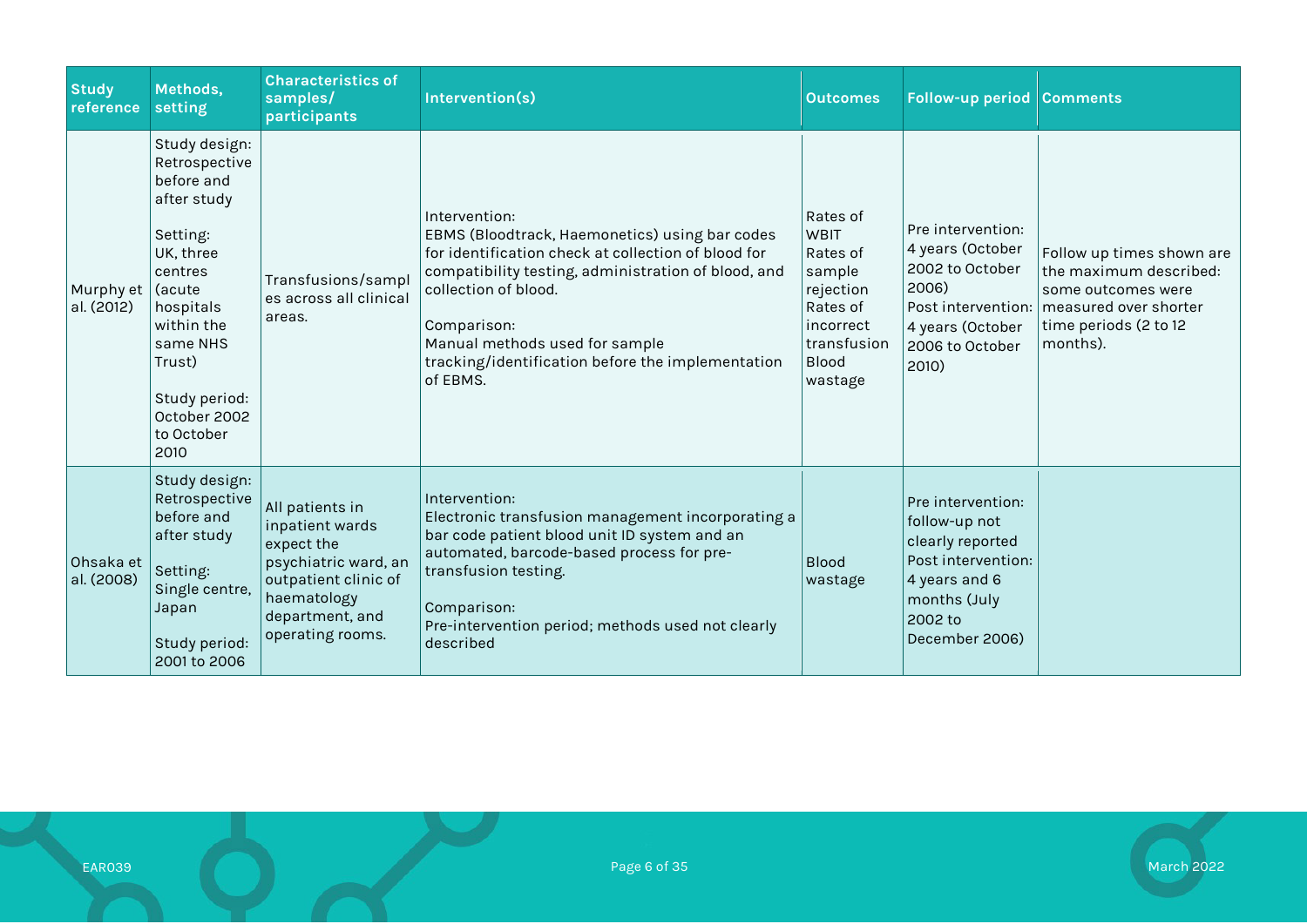| <b>Study</b><br>reference | Methods,<br>setting                                                                                                                         | <b>Characteristics of</b><br>samples/<br>participants                                                                                                                                     | Intervention(s)                                                                                                                                                                                                                                                                                                                                                                                                                                                                                                                              | <b>Outcomes</b>                                             | <b>Follow-up period Comments</b>                                                                                                                                                                                                                        |                                                                                                                                                                                                              |
|---------------------------|---------------------------------------------------------------------------------------------------------------------------------------------|-------------------------------------------------------------------------------------------------------------------------------------------------------------------------------------------|----------------------------------------------------------------------------------------------------------------------------------------------------------------------------------------------------------------------------------------------------------------------------------------------------------------------------------------------------------------------------------------------------------------------------------------------------------------------------------------------------------------------------------------------|-------------------------------------------------------------|---------------------------------------------------------------------------------------------------------------------------------------------------------------------------------------------------------------------------------------------------------|--------------------------------------------------------------------------------------------------------------------------------------------------------------------------------------------------------------|
| Uriz et al.<br>(2011)     | Study design:<br>Retrospective<br>before and<br>after study<br>Setting:<br>Spain, single<br>centre<br>Study period:<br>2006 to 2008         | All transfusions<br>within a single<br>hospital. Average of<br>11,000 blood<br>components<br>transfused annually,<br>but numbers<br>included in the study<br>are not clearly<br>reported. | Intervention:<br>Gricode electronic identification system (Grifols SA,<br>Barcelona, Spain) used to track and identify blood<br>samples and verify patient identity at each stage of<br>blood sampling and administration.<br>Comparison:<br>Manual systems for transfusion procedures. A<br>request sheet and the patients' blood sample (both<br>identified with an adhesive label) were sent to the<br>transfusion service, where pre-transfusion tests<br>were performed and manually recorded in the<br>haemotherapy control data base. | Rates of<br>incorrect<br>transfusion                        | Pre intervention:<br>follow-up not<br>clearly reported<br>Post intervention:<br>2 years (2006 to<br>2008)                                                                                                                                               |                                                                                                                                                                                                              |
| Nuttall et<br>al. (2013)  | Study design:<br>Retrospective<br>before and<br>after study<br>Setting:<br>United States,<br>single centre<br>Study period:<br>2002 to 2010 | All transfusions<br>within a single<br>hospital.                                                                                                                                          | Intervention:<br>Electronic (barcode-based) identification of patient<br>and blood sample before transfusion (SafeTrace Tx,<br>Wyndgate Technologies).<br>Comparison:<br>Manual identification of patient/blood (systems<br>used not described)                                                                                                                                                                                                                                                                                              | Rates of<br>incorrect<br>transfusion<br>Near-miss<br>events | Pre intervention:<br>4 years (1 January<br>2002 to 31<br>December 2005)<br>Post intervention:<br>4 years (1 January<br>2007 to 31<br>December 2010)<br>Data from 2006<br>was excluded<br>due to phase-in<br>of the<br>intervention<br>during this time. | The intervention is not<br>clearly described in some<br>aspects; it is unclear<br>whether other steps in the<br>sampling and transfusion<br>process used electronic<br>identification or remained<br>manual. |

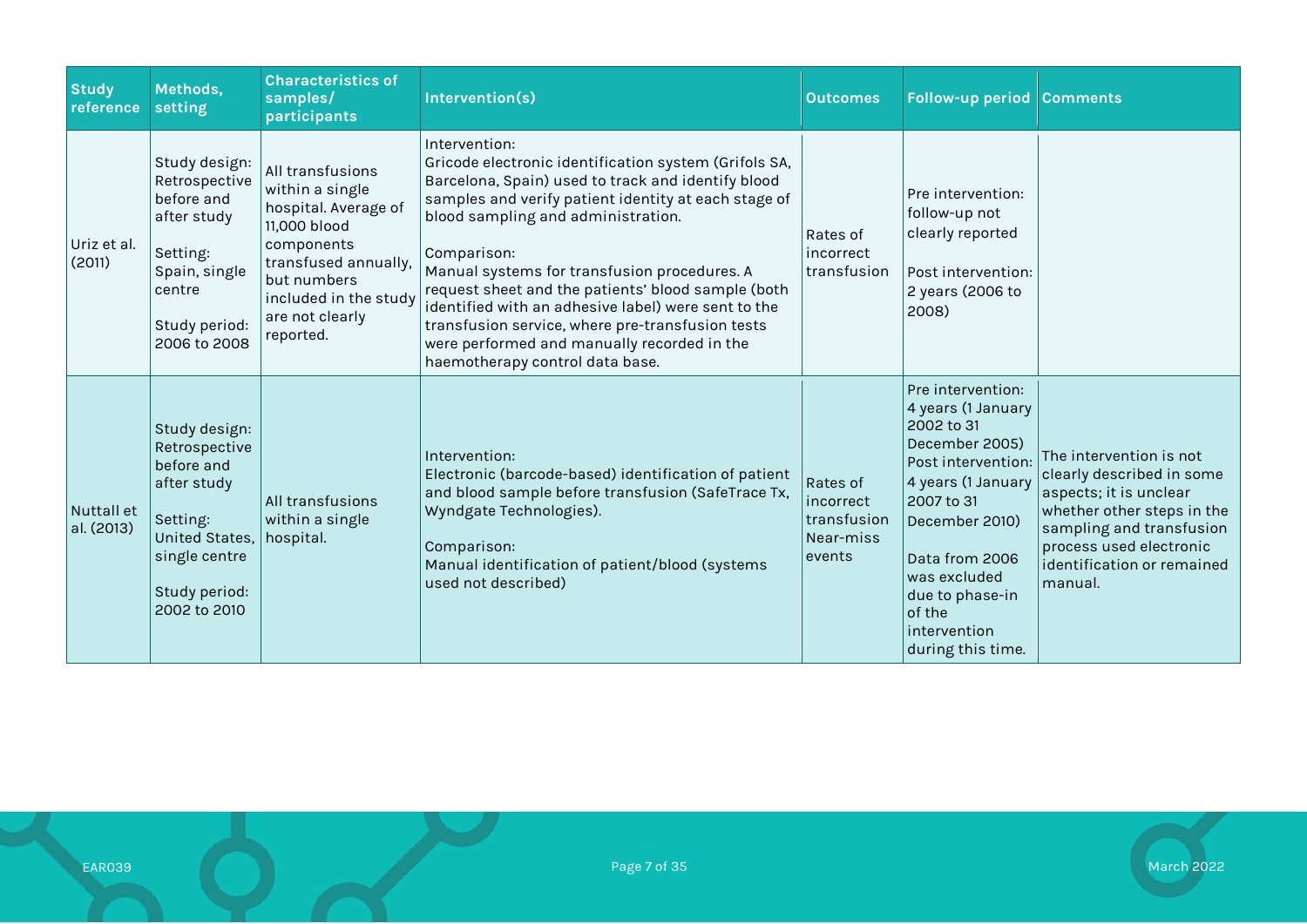|                             | Additional studies published after NICE Guideline NG24                                                                                                                                                                   |                                                                                                                                                                                                                                                                                                                                              |                                                                                                                                                                                                                                                                                                                                                                                                                |                                                                         |                                                                                                                                          |                                                                                                                                                                                                   |
|-----------------------------|--------------------------------------------------------------------------------------------------------------------------------------------------------------------------------------------------------------------------|----------------------------------------------------------------------------------------------------------------------------------------------------------------------------------------------------------------------------------------------------------------------------------------------------------------------------------------------|----------------------------------------------------------------------------------------------------------------------------------------------------------------------------------------------------------------------------------------------------------------------------------------------------------------------------------------------------------------------------------------------------------------|-------------------------------------------------------------------------|------------------------------------------------------------------------------------------------------------------------------------------|---------------------------------------------------------------------------------------------------------------------------------------------------------------------------------------------------|
| Murphy et<br>al. (2019)     | Study design:<br>Retrospective<br>comparative<br>study<br>Setting:<br><b>UK, 93</b><br>centres<br>Study period:<br>2015 to 2016                                                                                          | All UK organisations<br>reporting to the<br>Serious Hazards of<br><b>Transfusion (SHOT)</b><br>scheme were invited<br>to participate.<br>Ninety-three of 222<br>(42%) of the<br>hospitals reporting<br>to SHOT responded<br>to the survey.                                                                                                   | Intervention:<br>Any use of electronic identification systems during<br>blood management. This could be at any or all of the<br>following steps in the process: 1) blood draw and<br>sample labelling; 2) at the point of collection and<br>delivery of blood; and 3) at the bedside for the<br>administration of blood.<br>Comparisons:<br>Any use of manual procedures for patient/sample<br>identification. | Rates of<br>incorrect<br>transfusion<br>Rates of<br>near-miss<br>events | 2 years for<br>intervention and<br>comparison<br>(2015 to 2016)                                                                          | Data was collected via<br>surveys, introducing the<br>possibility of bias due to<br>incomplete or incorrect<br>reporting.                                                                         |
| Kaufman<br>et al.<br>(2019) | Study design:<br>Retrospective<br>comparative<br>audit<br>Setting:<br>Unites States,<br>Canada, New<br>Zealand,<br>Germany,<br>Italy, UK. 20<br>centres.<br>Study period:<br>1 January 2012<br>to 31<br>December<br>2017 | <b>Transfusion services</b><br>at community<br>hospitals and<br>academic medical<br>centres that<br>regularly track total<br>pretransfusion<br>samples received<br>and WBIT errors<br>identified were<br>eligible to<br>participate. No<br>information reported<br>on the proportion of<br>centres invited that<br>agreed to<br>participate. | Intervention:<br>Electronic patient identification during sample<br>collection and labelling (4 centres, 572,901 samples)<br>Comparisons:<br>Manual patient identification during sample<br>collection and labelling (16 centres, 1,668,309<br>samples)                                                                                                                                                        | Rates of<br><b>WBIT</b>                                                 | Intervention: 12<br>to 32 months<br>Comparison: 44<br>to 60 months<br>Data was<br>collected from<br>2012 to 2017.                        | Follow-up/data collection<br>period varied between<br>study sites; the reasons for<br>this or the discrepancy in<br>follow-up between<br>interventions was not<br>reported.                       |
| Chou et al.<br>(2019)       | Study design:<br>Retrospective<br>before and<br>after study<br>Setting:<br>Single centre,<br>Taiwan                                                                                                                      | All transfusions at<br>the site during the<br>study period were<br>included in the<br>analysis.                                                                                                                                                                                                                                              | Intervention:<br>Electronic systems used end-to-end during blood<br>collection and transfusion. Barcodes used to label<br>and identify patients and blood samples.<br>Comparisons:<br>Manual systems used for sample labelling,<br>identification and patient/sample verification.                                                                                                                             | Rates of<br>incorrect<br>labelling<br>and/or WBIT                       | Pre intervention:<br>3 years (January<br>2008 to<br>December 2010)<br>Post intervention:<br>up to 6 years.<br>Electronic<br>system first | The gradual<br>implementation period<br>(and changes made to the<br>intervention during this<br>period) may mean data<br>from this period is not<br>representative of later<br>outcomes. Data was |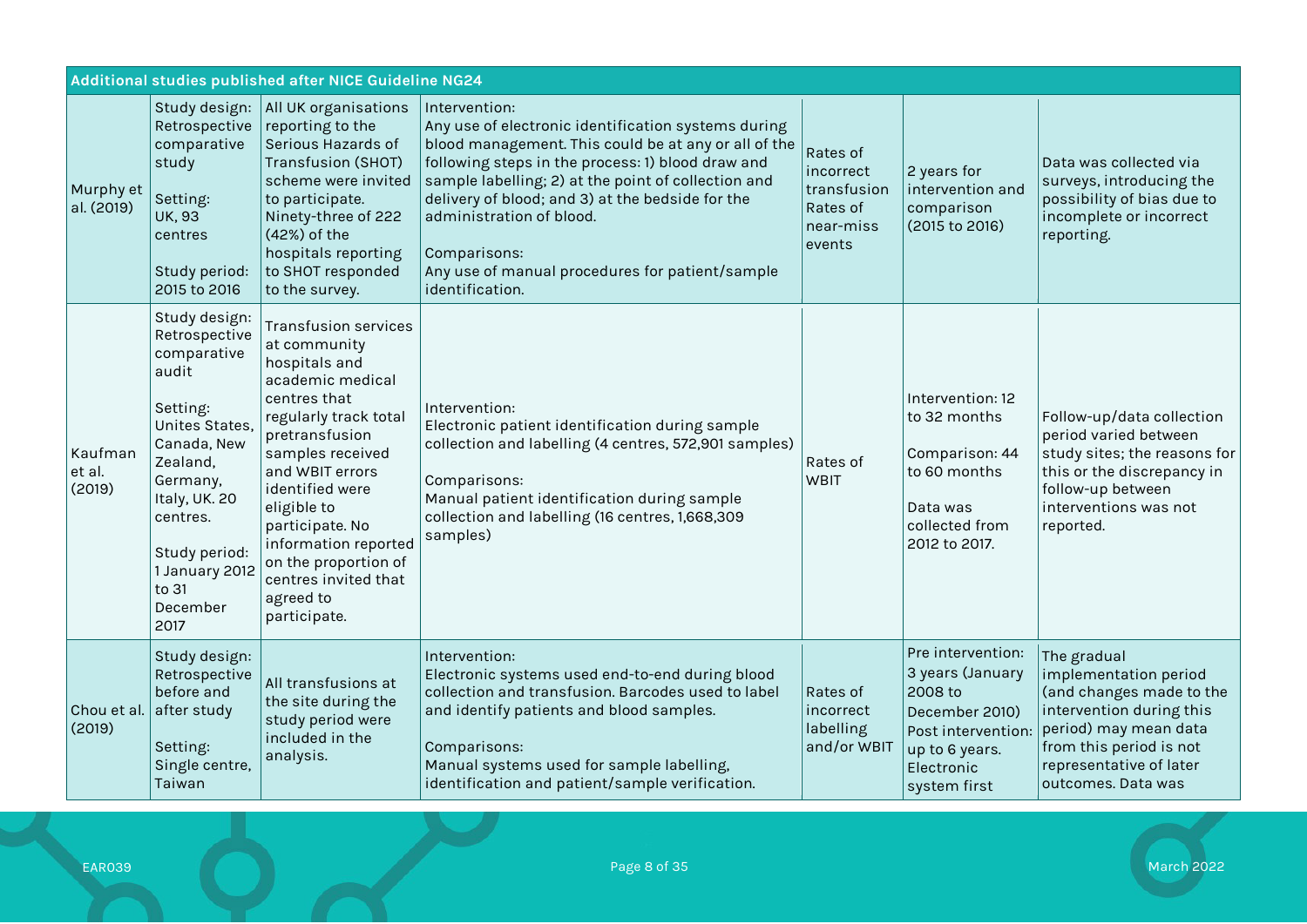|                                                                      | Study period:<br>2011 to 2017                                                                                                                                      |                                                                                                                                                       |                                                                                                                                                                                                                                                                                                                                               |                                                            | implemented as<br>fully<br>implemented<br>$\mid$ across the<br>hospital by 2016.                                                                  | collected up to 2017, the<br>$\vert$ a pilot in 2011 and $\vert$ year after the intervention<br>was fully implemented. |
|----------------------------------------------------------------------|--------------------------------------------------------------------------------------------------------------------------------------------------------------------|-------------------------------------------------------------------------------------------------------------------------------------------------------|-----------------------------------------------------------------------------------------------------------------------------------------------------------------------------------------------------------------------------------------------------------------------------------------------------------------------------------------------|------------------------------------------------------------|---------------------------------------------------------------------------------------------------------------------------------------------------|------------------------------------------------------------------------------------------------------------------------|
| Forest et<br>al. (2017)                                              | Study design:<br>Retrospective<br>before and<br>after study<br>Setting:<br>United States,<br>single centre<br>Study period:<br>January 2010<br>to December<br>2013 | All samples received<br>in a community<br>hospital blood bank<br>for blood type and<br>screen testing<br>during the study<br>period were<br>included. | Intervention:<br>Electronic system used for blood test order entry for<br>$\vert$ blood type and screen testing (SafeTrace Tx<br><b>Transfusion Management Software Solution</b><br>(Haemonetics Corporation, Braintree, MA) and for<br>sample labelling.<br>Comparisons:<br>Previous use of manual systems for order and<br>sample tracking. | Rates of<br><b>WBIT</b><br>Rates of<br>sample<br>rejection | Pre intervention: 1<br>year 5 months<br>(January 2010 to<br>May 2011)<br>Post intervention:<br>2 years 7 months<br>(May 2011 to<br>December 2013) | Outcomes were measured <br>for the year prior to and<br>the year after<br>implementation of the<br>intervention.       |
| EBMS: electronic blood management system; WBIT: wrong blood in tube. |                                                                                                                                                                    |                                                                                                                                                       |                                                                                                                                                                                                                                                                                                                                               |                                                            |                                                                                                                                                   |                                                                                                                        |

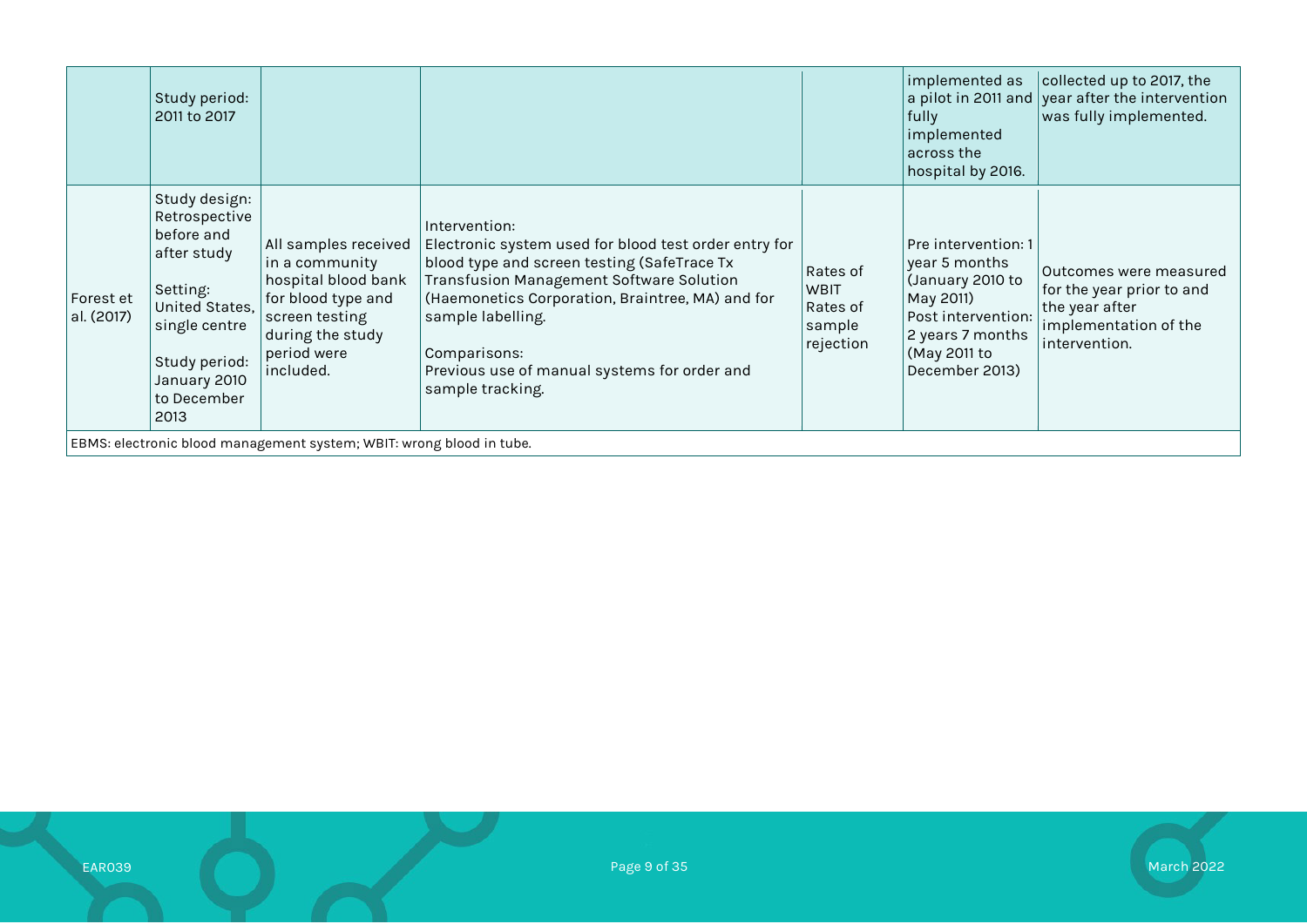#### **4.2.1 Incorrect transfusions**

For this outcome we collected data that met the SHOT definition of 'wrong component transfused': "Where a patient was transfused with a blood component: of an incorrect ABO/D blood group, or which was incompatible with the recipient, or which was intended for another recipient but was fortuitously compatible with the recipient, or which was other than that prescribed e.g. platelets instead of red cells." (SHOT 2022). Five studies reported on this outcome (Chan et al. 2004, Murphy et al. 2012, Murphy et al. 2019, Nuttall et al. 2013, Uriz et al. 2011), although one of these (Uriz et al. 2011) only reported incidents of ABO-incompatible transfusion and not other incorrect transfusions. The definition of incorrect transfusions used by each study is detailed in Table 2:

One study reported no events of incorrect transfusion with either EBMS or manual systems (Chan et al. 2004). All of the remaining four studies reported numerically lower rates of incorrect transfusion events with EBMS compared to manual systems, but two of the studies (Murphy et al. 2012, Uriz et al. 2011) did not test the difference between groups for statistical significance; the other two studies reported no statistically significant difference between groups (Nuttall et al. 2013, Murphy et al. 2019).

#### **4.2.2 Near-miss incidents**

SHOT defines a 'near-miss' incident during blood transfusion as an error or deviation from standard procedures or policies that is discovered before the start of the transfusion and that could have led to a wrong transfusion or a reaction in a recipient if transfusion had taken place (SHOT 2022).

Two studies reported on this outcome. One comparative study across different centres (Murphy et al. 2019) reported near-miss events according to the step in the process where the error occurred. The rate of near-miss incidents during blood draw/sample labelling or blood collection from a refrigerator with EBMS was statistically significantly lower compared to rates with manual processes, but rates of near-miss incidents during blood administration were higher with EBMS than manual processes (Table 2). One single centre before and after study (Nuttall et al. 2013) also reported a higher rate of near-miss incidents (at any stage in the process) after implementation of EBMS than with previous manual processes (Table 2).

#### **4.2.3 Wrong blood in tube incidents**

SHOT defines WBIT errors as incidents where:

- Blood is taken from the wrong patient and is labelled with the intended patient's details
- Blood is taken from the intended patient, but labelled with another patient's details (SHOT 2021)

WBIT incidents may be detected before transfusion (resulting in near-miss incidents) or, where they go undetected, be one cause of an incorrect transfusion.

Four studies included rates of WBIT incidents (Murphy et al. 2012, Askeland et al. 2008, Forest et al. 2017, Kaufman et al. 2019). One study reported statistically significantly lower rates of WBIT incidents with EBMS; two studies reported numerically lower rates of WBIT with EBMS but did not test for statistical significance. The fourth study (Askeland et al. 2008) reported that there were zero WBIT incidents reported with EBMS, but did not report equivalent outcomes with manual processes for comparison.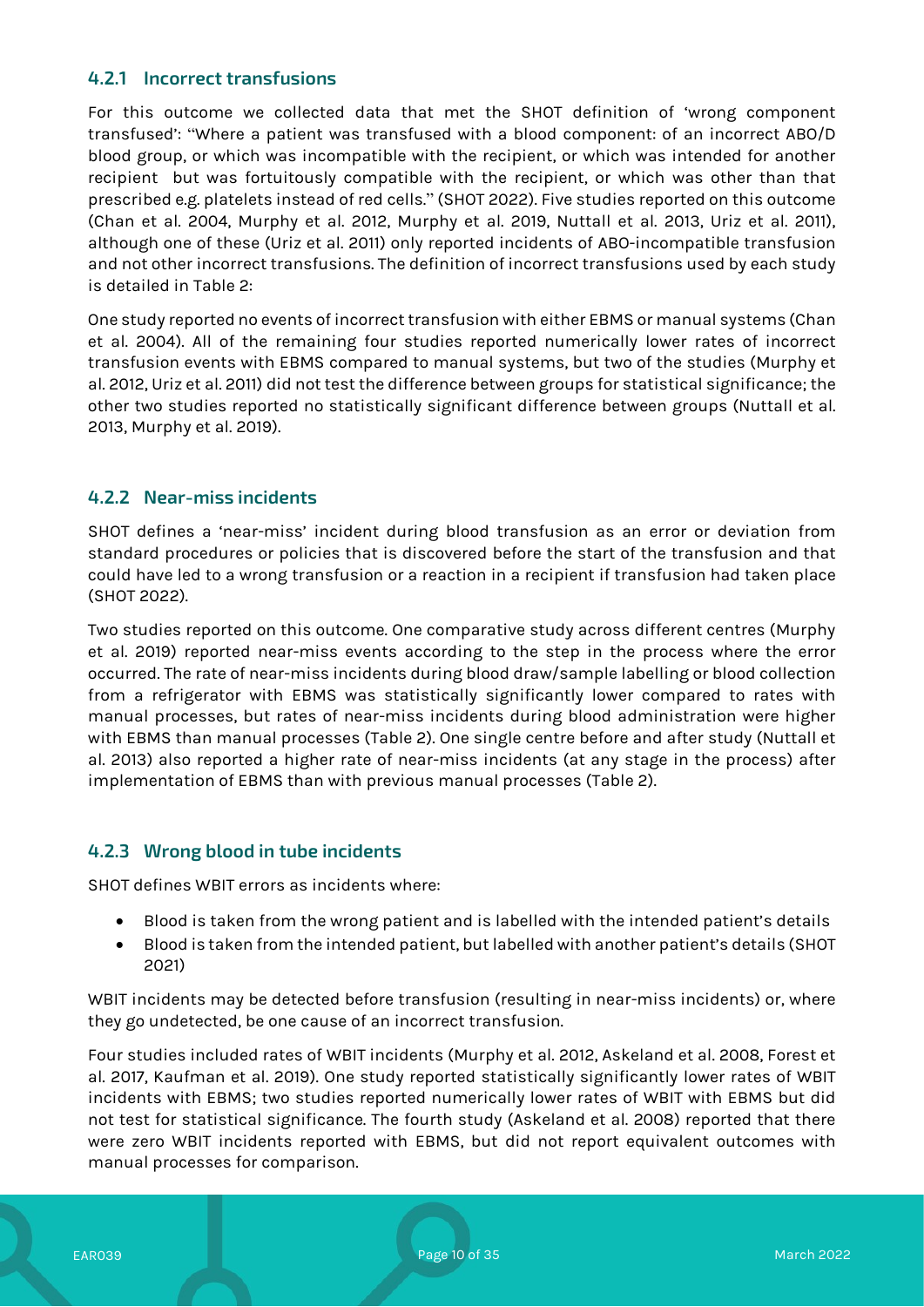A fifth study (Chou et al. 2019) reported error rates from incorrect labelling, including WBIT, but did not report WBIT separately. Authors reported statistically significantly lower error rates for EBMS compared to manual processes.

#### **4.2.4 Sample rejection**

Four studies reported this outcome (Forest et al. 2017, Askeland et al. 2008, Chan et al. 2004, Murphy et al. 2012). All of the studies reported lower rates of sample rejection for EBMS over manual processes, but only one tested for and found a statistically significant differences between the two systems: the other studies did not test for statistical significance.

#### **4.2.5 Blood wastage**

Two studies reported this outcome, one for blood wastage due to any cause (Murphy et al. 2012) and the second for wastage due to blood component expiry (Ohsaka et al. 2008). Both studies reported lower rates of blood wastage after the introduction of EBMS compared to retrospective comparison to manual processes, but only Ohsaka et al. (2008) reported a statistically significant difference between the interventions; Murphy et al. (2012) did not test for statistical significance.

#### **4.2.6 Procedure time**

One study reported the length of time taken to carry out blood sampling procedures (Chan et al. 2004). This was based on survey data and the response rate to the survey was not reported. The procedure was reported to take on average six minutes, regardless of whether EBMS or manual processes were used.

#### **4.2.7 Other outcomes**

We also searched for evidence on patient mortality due to transfusion errors, length of hospital stay and quality of life, but not identify any evidence reporting the effect of EBMS on these outcomes.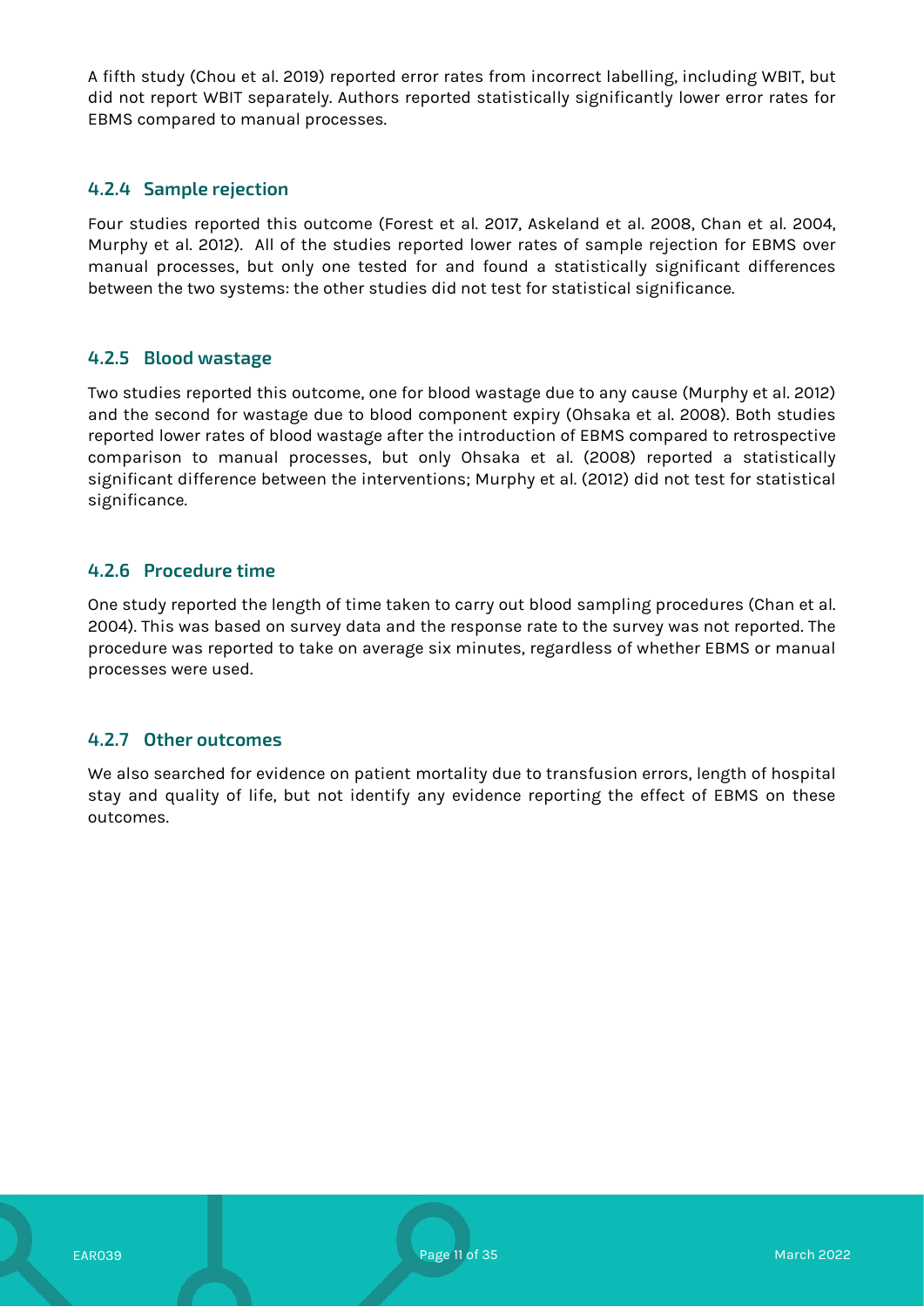| <b>Outcome</b>                              | <b>Evidence source(s)</b> | Type of evidence source, number<br>of participants or transfusions                                       | <b>Effect of intervention</b>                                                                                                                                                                                                                                                                                                                                                                | <b>Comments on reliability</b>                                                                    |
|---------------------------------------------|---------------------------|----------------------------------------------------------------------------------------------------------|----------------------------------------------------------------------------------------------------------------------------------------------------------------------------------------------------------------------------------------------------------------------------------------------------------------------------------------------------------------------------------------------|---------------------------------------------------------------------------------------------------|
| Rates of WBIT                               | Askeland et al. (2008)    | 1 before and after study. Number<br>of participants/transfusions not<br>reported.                        | Pre intervention: NR<br>Post intervention: 0                                                                                                                                                                                                                                                                                                                                                 | No test for statistical<br>significance reported. No<br>results reported for<br>comparison group. |
|                                             | Murphy et al. (2012)      | 1 before and after study, 39.012<br>samples.                                                             | Pre intervention:1/12,322 (0.0081%)<br>Post intervention: 1/26,690 (0.0037%)                                                                                                                                                                                                                                                                                                                 | No test for statistical<br>significance reported.                                                 |
|                                             | Forest et al. (2017)      | 1 before after study, 20,021<br>samples                                                                  | Pre intervention: 1/9,907 (0.010%)<br>Post intervention: 1/10,114 (0.0098%)                                                                                                                                                                                                                                                                                                                  | No test for statistical<br>significance reported.                                                 |
|                                             | Kaufman et al. (2019)     | 1 comparative study, data<br>available for 572,901 electronic<br>samples and 1,668,309 manual<br>samples | Adjusted WBIT rate:<br>Intervention: 1/14,606 (0.0068%)<br>Control: 1/3,046 (0.033%)<br>P < 0.0001, favours intervention                                                                                                                                                                                                                                                                     | Adjusted WBIT rate accounts<br>for repeat sample numbers<br>and silent WBIT errors.               |
| Rates of WBIT and/or<br>incorrect labelling | Chou et al. (2019)        | 1 before and after study, 563,852<br>requested transfusions                                              | Annual error rates from incorrect labelling<br>and/or WBIT:<br>Before intervention: 0.02 to 0.04%<br>During rollout of the intervention: 0.01 to 0.02%<br>After full implementation of the intervention:<br>0.001 to 0.002% (p < 0.001 compared to before<br>period)                                                                                                                         |                                                                                                   |
| Rates of near-miss events                   | Murphy et al. (2019)      | 1 comparative study, data<br>available for 1,946,386 blood<br>components                                 | Errors during blood draw and sample labelling:<br>EBMS: 1/22,137 (0.004%)<br>Manual processes: 1/3,474 (0.079%)<br>Odds ratio of near-miss, EBMS vs control: 0.16,<br>95% CI 0.10 to 0.25<br>Errors during collection of blood from<br>refrigerator:<br>EBMS: 0/732,012 (0%)<br>Manual processes: 1/41,379 (0.002%)<br>Odds ratio of near-miss, EBMS vs control: 0.03,<br>95% CI 0.00 to 0.4 |                                                                                                   |

# **Table 2. Electronic blood management systems compared to manual systems: outcomes from primary studies**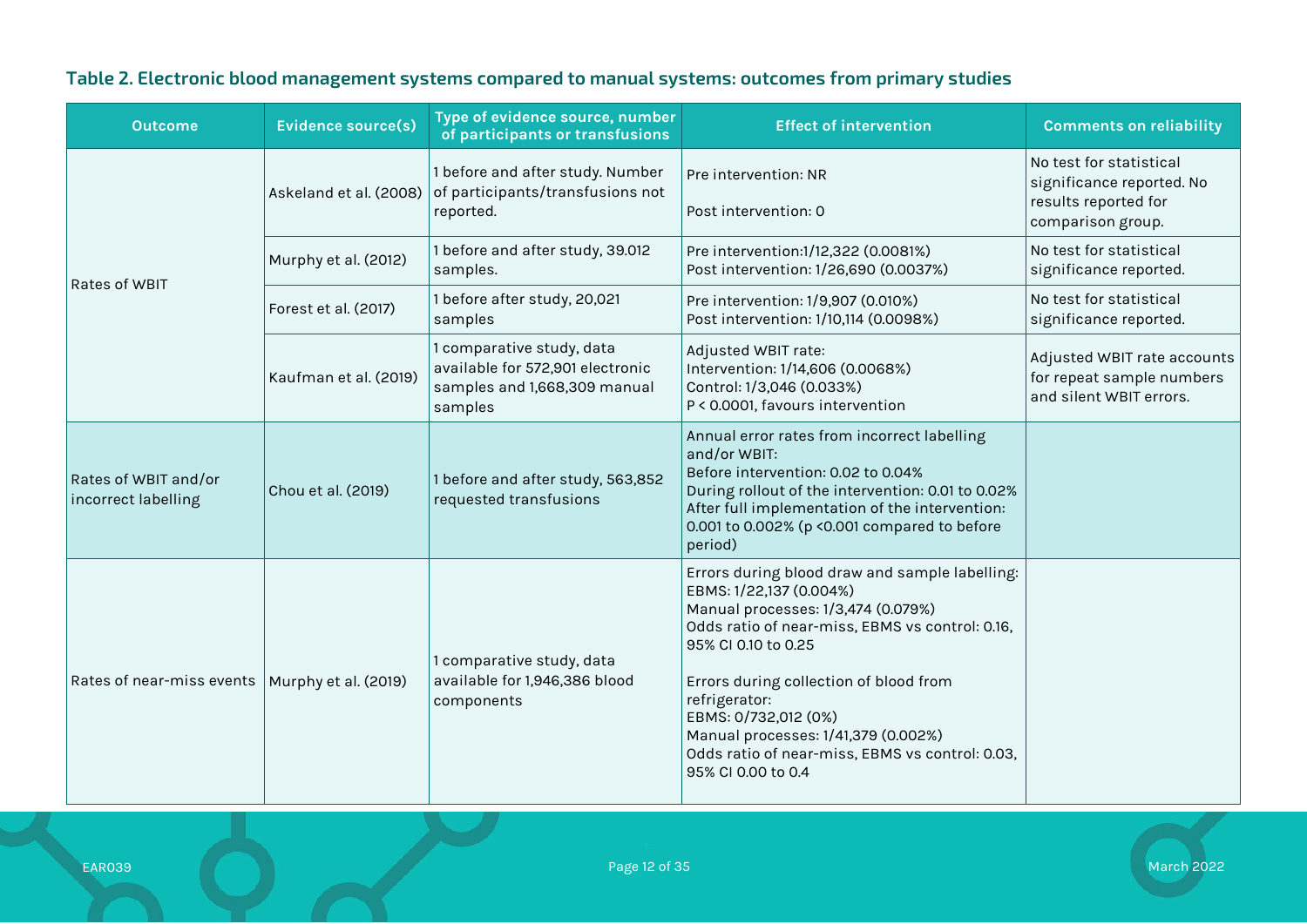| <b>Outcome</b>                    | <b>Evidence source(s)</b> | Type of evidence source, number<br>of participants or transfusions                                                                   | <b>Effect of intervention</b>                                                                                                                                                                     | <b>Comments on reliability</b>                                                                                                                                             |
|-----------------------------------|---------------------------|--------------------------------------------------------------------------------------------------------------------------------------|---------------------------------------------------------------------------------------------------------------------------------------------------------------------------------------------------|----------------------------------------------------------------------------------------------------------------------------------------------------------------------------|
|                                   |                           |                                                                                                                                      | Errors during blood administration:<br>EBMS: 1/20,533 (0.005%)<br>Manual processes: 1/767,854 (0.0001%)<br>Odds ratio of near-miss, EBMS vs control:<br>37.39, 95% CI 8.74 to 159.99              |                                                                                                                                                                            |
|                                   | Nuttall et al. (2013)     | 1 before and after study; 388,837<br>units included pre-intervention;<br>304,136 units post-intervention.                            | Pre intervention: 1 in 388,837 units or 0.3 (95%<br>CI <0.1 to 1.4) per 100, 000 transfusions<br>Post intervention: 34 in 304,136 units or 11.2<br>(95% Cl 7.7 to 15.6) per 100, 000 transfusions | Authors did not report the<br>definition of a near-miss<br>event used.                                                                                                     |
|                                   | Askeland et al. (2008)    | 1 before and after study. Number<br>of participants/transfusions not<br>reported.                                                    | Pre intervention: 1.82%<br>Post intervention: 0.17%                                                                                                                                               | No test for statistical<br>significance reported.                                                                                                                          |
|                                   | Chan et al. (2004)        | 1 before and after study. 27,000<br>units of blood administered with<br>the intervention; totals not<br>reported for the comparison. | Pre intervention: 13<br>After: 0                                                                                                                                                                  | No test for statistical<br>significance reported.                                                                                                                          |
| Rates of sample rejection         | Murphy et al. (2012)      | 1 before and after study, 75,779<br>samples                                                                                          | Pre intervention:1,004/31,406 (3.2%)<br>Post intervention: 541/44,373 (1.2%)                                                                                                                      | No test for statistical<br>significance reported.                                                                                                                          |
|                                   | Forest et al. (2017)      | 1 before and after study, 40,104<br>samples                                                                                          | Number of rejections in the year:<br>Pre intervention: 243/9,907 (2.5%)<br>Post intervention: 120/10,114 (1.2%)<br>P < 0.001, favours intervention                                                | Results were also reported<br>for a second year of follow-<br>up, for which no statistical<br>analysis was presented.<br>Sample rejections rate in<br>this year were 1.3%. |
| Rates of incorrect<br>transfusion | Chan et al. (2004)        | 1 before and after study. 27,000<br>units of blood administered with<br>the intervention; totals not<br>reported for the comparison. | Pre intervention: 0<br>Post intervention:0                                                                                                                                                        | Definition of outcome:<br>"Blood transfused to wrong<br>patients"                                                                                                          |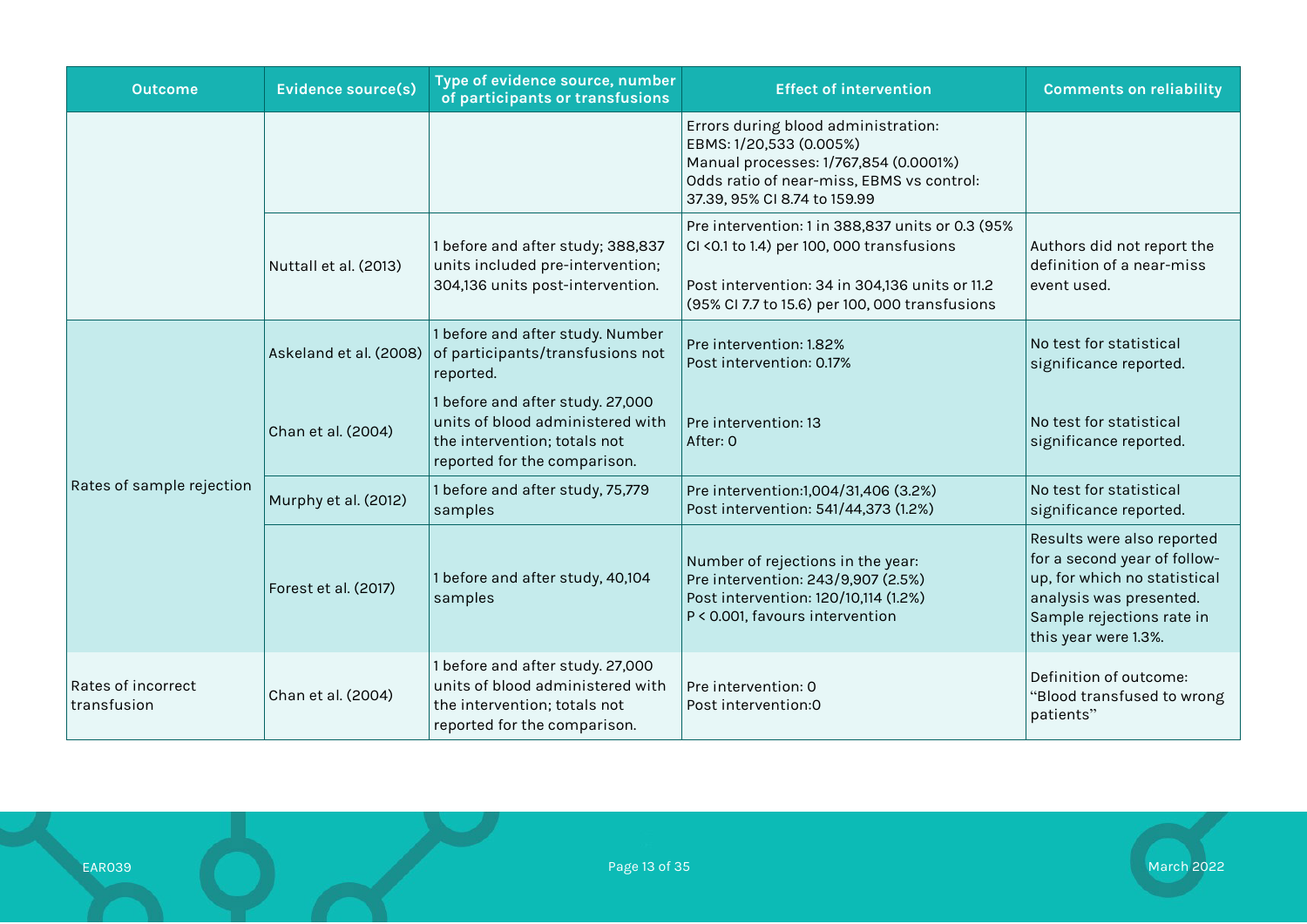| <b>Outcome</b>          | <b>Evidence source(s)</b> | Type of evidence source, number<br>of participants or transfusions                                                                   | <b>Effect of intervention</b>                                                                                                                                                                  | <b>Comments on reliability</b>                                                                                                                                                                                   |
|-------------------------|---------------------------|--------------------------------------------------------------------------------------------------------------------------------------|------------------------------------------------------------------------------------------------------------------------------------------------------------------------------------------------|------------------------------------------------------------------------------------------------------------------------------------------------------------------------------------------------------------------|
|                         | Uriz et al. (2011)        | 1 before and after study. Number<br>of participants/transfusions not<br>clearly reported.                                            | Pre intervention: median 2 wrong ABO-type<br>transfusion events per year<br>Post intervention = 0 (from 2005 to 2008)                                                                          | Definition of outcome:<br>"wrong ABO-type transfusion<br>events"<br>No test for statistical<br>significance reported.<br>The length of follow-up for<br>the pre-intervention period<br>was not clearly reported. |
|                         | Nuttall et al. (2013)     | 1 before and after study; 388,837<br>units included pre-intervention;<br>304,136 units post-intervention.                            | Pre intervention: 1 in 64,806 units or 1.5 (95% CI<br>0.6 to 3.3) per 100, 000 transfusions<br>Post intervention: 1 in 304,136 units or 0.3 (95%<br>CI < 0.1 to 1.8) per 100, 000 transfusions | Definition of outcome: "a<br>blood product transfused to<br>the wrong patient"                                                                                                                                   |
|                         | Murphy et al. (2012)      | 1 before and after study, 95,458<br>transfusions                                                                                     | Pre intervention:1/27,523 (0.0036%)<br>Post intervention: 1/67,935 (0.0014%)                                                                                                                   | Definition of outcome:<br>"wrong blood-transfused<br>events"<br>No test for statistical<br>significance reported.                                                                                                |
|                         | Murphy et al. (2019)      | 1 comparative study, data<br>available for 1,946,386 blood<br>components                                                             | EBMS: 1/379,753 (0.00026%)<br>Manual processes: 1/254,126 (0.00039%)<br>Odds ratio of incorrect transfusion, EBMS vs<br>control: 0.41, 95% CI 0.12 to 1.47 (favours neither<br>intervention)   | Definition of outcome: SHOT<br>definition (see Section 4.2.1)<br>Measured using survey data,<br>and therefore at risk of recall<br>and response bias                                                             |
| Procedure time, minutes | Chan et al. (2004)        | 1 before and after study. 27,000<br>units of blood administered with<br>the intervention; totals not<br>reported for the comparison. | EBMS: 6<br>Manual process: 6                                                                                                                                                                   | Measured using survey data,<br>and therefore at risk of recall<br>and response bias. Unclear<br>what proportion of total<br>transfusions are accounted<br>for by survey data.                                    |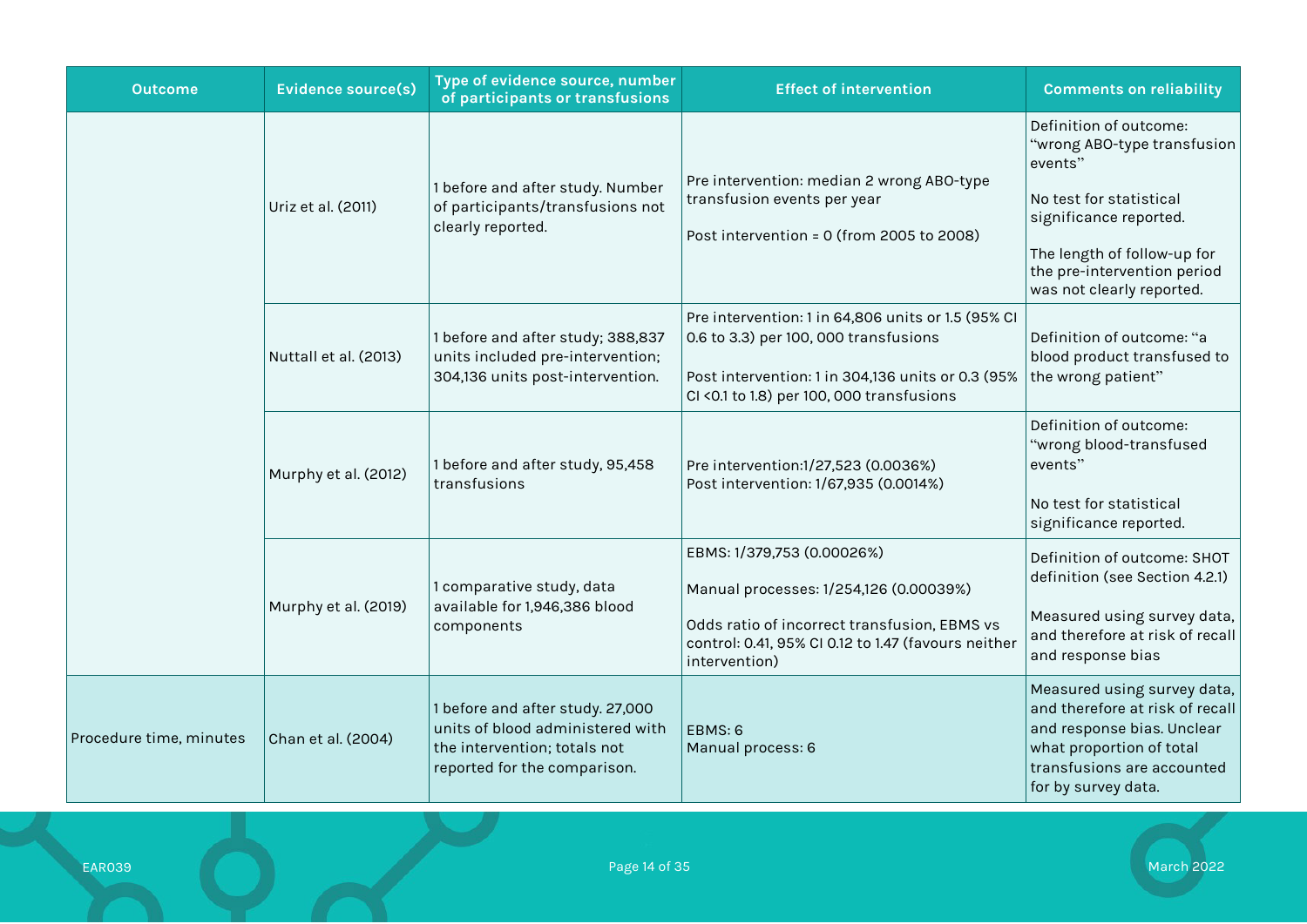| <b>Outcome</b>                                                                                                 | Evidence source(s)   | Type of evidence source, number<br>of participants or transfusions | <b>Effect of intervention</b>                                                       | <b>Comments on reliability</b>                                                                                                                                                                           |  |
|----------------------------------------------------------------------------------------------------------------|----------------------|--------------------------------------------------------------------|-------------------------------------------------------------------------------------|----------------------------------------------------------------------------------------------------------------------------------------------------------------------------------------------------------|--|
| Rates of blood wastage                                                                                         | Murphy et al. (2012) | 1 before and after study, 53,220<br>units                          | Pre intervention: 490/27,418 (1.8%)<br>Post intervention: 336/25,802 samples (1.3%) | No test for statistical<br>significance reported.                                                                                                                                                        |  |
| Rate of date-expired blood<br>components, mean (SD)                                                            | Ohsaka et al. (2008) | 1 before and after study, 49,974<br>blood components               | Pre intervention: 0.65 (0.55)<br>Post intervention: 0.30 (0.17)<br>P < 0.0001       | No test for statistical<br>$ $ significance reported. Total<br>number of blood<br>components included in<br>study is reported but it is<br>unclear what proportion<br>were before/after<br>intervention. |  |
| EBMS: electronic blood management systems; NR: not reported; SD: standard deviation; WBIT: wrong blood in tube |                      |                                                                    |                                                                                     |                                                                                                                                                                                                          |  |

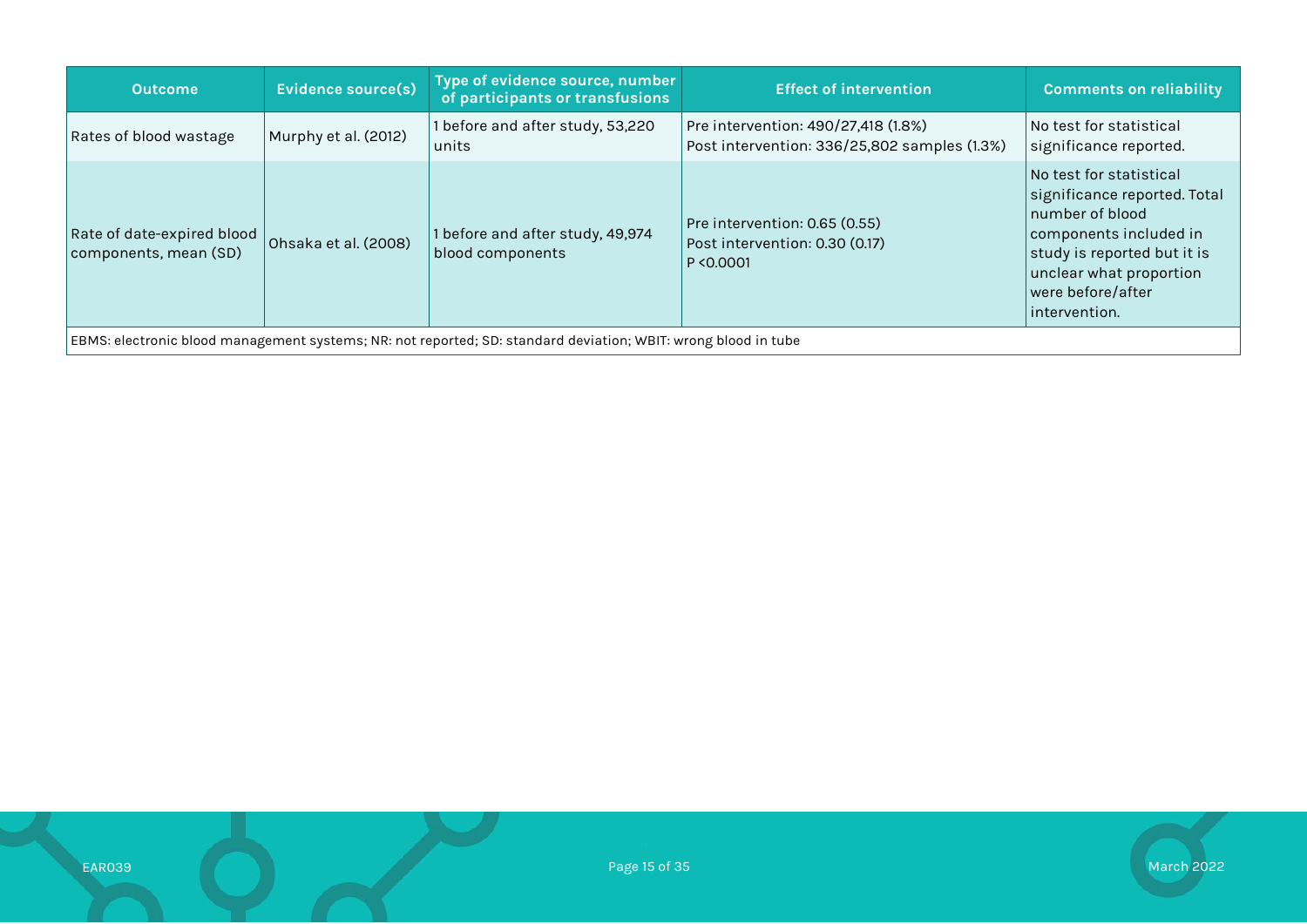### **Certainty of the evidence**

This section highlights any gaps, uncertainties, or issues with the reliability and/or generalisability of the evidence.

- The majority of evidence identified comes from before-and-after studies (8/10 total studies identified) measuring outcomes with EBMS after its implementation in a single centre compared to outcomes before its introduction. All these studies either collected data retrospectively or did not state when data collection began relative to the study. Such use of 'historic controls' can introduce bias, due to the difficulty of controlling for confounding factors that could have influenced outcomes in addition to the intervention itself. Some study authors acknowledged this limitation, but none appear to have explored methods to control for possible confounding. Understandably, the introduction of a complex intervention such as EBMS across a hospital requires a phased implementation period; three studies clearly described methods to account for this (usually by excluding outcome data over the 'phase in' period, although if this was applied retrospectively there remains potential for bias), and a further three measured 'before' and 'after' outcomes over several years, but the remaining two did not make clear how any implementation period was accounted for in measuring outcomes. Three studies also did not report full details of the period over which outcomes were measured before and after the introduction of EBMS.
- The remaining two studies compare outcomes across centres that used different types of blood management systems (either electronic or manual). This allows for comparison of outcomes across different centres, using different systems, over a static time period and avoids some of the risks of bias discussed above. However, there is still potential confounding from other causes, and since these studies recruited centres based on survey responses/willingness to participate in the study, there is potential for bias based on receipt of selective sample of responses and (intentional or otherwise) selective reporting of data by the centres that responded.

### **Ongoing trials**

Our searches did not identify any ongoing trials relevant to the research question.

### **5. Health Economics**

#### **Health economic evidence review**

The titles and abstracts of 6,078 records identified in the search for this research question were screened and no health economic studies were deemed potentially relevant. As such, no health economic studies have been included in this evidence appraisal report.

The NICE Blood transfusion guideline (NG24) included a review question on the clinical and cost effectiveness of electronic patient identification systems (NICE 2015). No health economic evaluations were included in NG24, however the guideline committee was informed in its discussions by a non-comparative study by (Murphy et al. 2012), which describes the implementation of an electronic blood transfusion management system (BloodTrack) in Oxford University Hospitals NHS Trust in 2006/2007. This study was excluded from the NG24 review as the study was non-comparative; it did not compare the cost of BloodTrack with the cost of transfusion management prior to the implementations of the electronic system.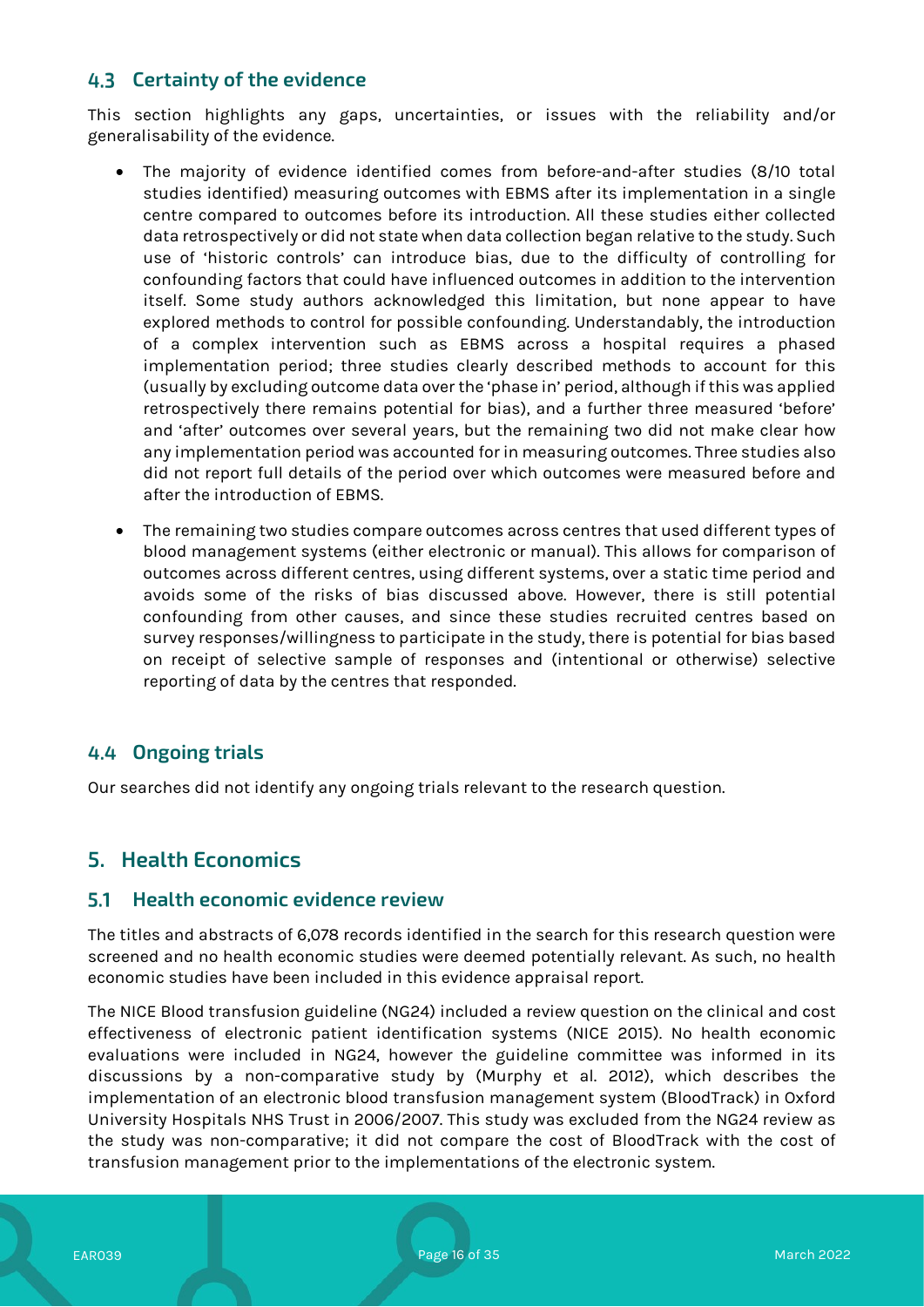(Murphy et al. 2012) reported that preliminary estimates of the costs are £390,308 (reported as \$575,000, cost year 2011) per year for a managed service contract, which comprises leasing of the hardware (handheld computers and mobile printers), electronically controlled blood refrigerators, software licenses and training.

The study further reported estimates of efficiency gains as a result of the implementation of the electronic blood transfusion management system, to which it attributes cost savings which offset the cost of the system. However, it is unclear whether any statistical analysis was conducted to control for confounding, and the sources of unit costs and detail of calculations are not available in the study. The study reported savings in nurse time (1 fewer nurse and a 50% reduction in nurse time for pre-transfusion bedside checking (saving £566,614 per year), reduced laboratory staff time due to fewer rejected samples (saving £22,400 per year), reduced cost due to RBC unit wastage (saving £22,400 a year) and reduced blood costs as a result of reduced usage of RBC units (only partially attributable to the electronic system) (saving £444,612 a year). Despite the limitations of the study, these findings were considered by the NG24 guideline committee to be reasonable, and the committee concluded that the electronic patient management system was likely to be cost effective (NICE 2015). The committee noted that costs would vary depending on the existing IT infrastructure and chosen system within trusts and the individual hospital's transfusion rates and processes. The committee highlighted further likely efficiency gains in meeting traceability obligations to regulators (NICE 2015).

### **HTW health economic analysis**

EBMS are a digital health technology and are considered to be a low financial commitment according to the NICE Economic Impact Standards Framework for Digital Health Technologies. National commissioning decisions for digital health technologies which are expected to be costsaving are considered to be a medium risk to the payer (as implementation costs may be significant but it is expected to be cost-saving overall) and the financial commitment is therefore considered to be low.

The NICE economic impact standards are designed to highlight what information is needed for an effective economic analysis, recognising that the type of economic analysis undertaken should be determined by the financial consequences of adopting and implementing the digital health technology from a payer or commissioner perspective. The appropriate level of economic analysis depends on the type of decision needed and likely financial commitment. For low financial commitment technologies, it is recommended that a cost-consequence analysis is produced to demonstrate effectiveness of the technology. This allows exploration of whether differences in expected costs between options can be justified in terms of expected benefits. It is expected that there will be sensitivity analysis to explore the uncertainties in the model. The results can be used to inform a budget impact analysis.

### **5.2.1 Approach**

The Scottish Health Technologies Group (SHTG) produced a cost analysis of a Unique Device Identifier system compared with existing health board-level processes for recording, identifying and recalling medical devices (SHTG 2021). The cost analysis quantified staff resource use to which the unit costs staff time were applied.

HTW followed a similar approach in developing a cost analysis to compare the costs of the following interventions in NHS Wales over a two-year time horizon: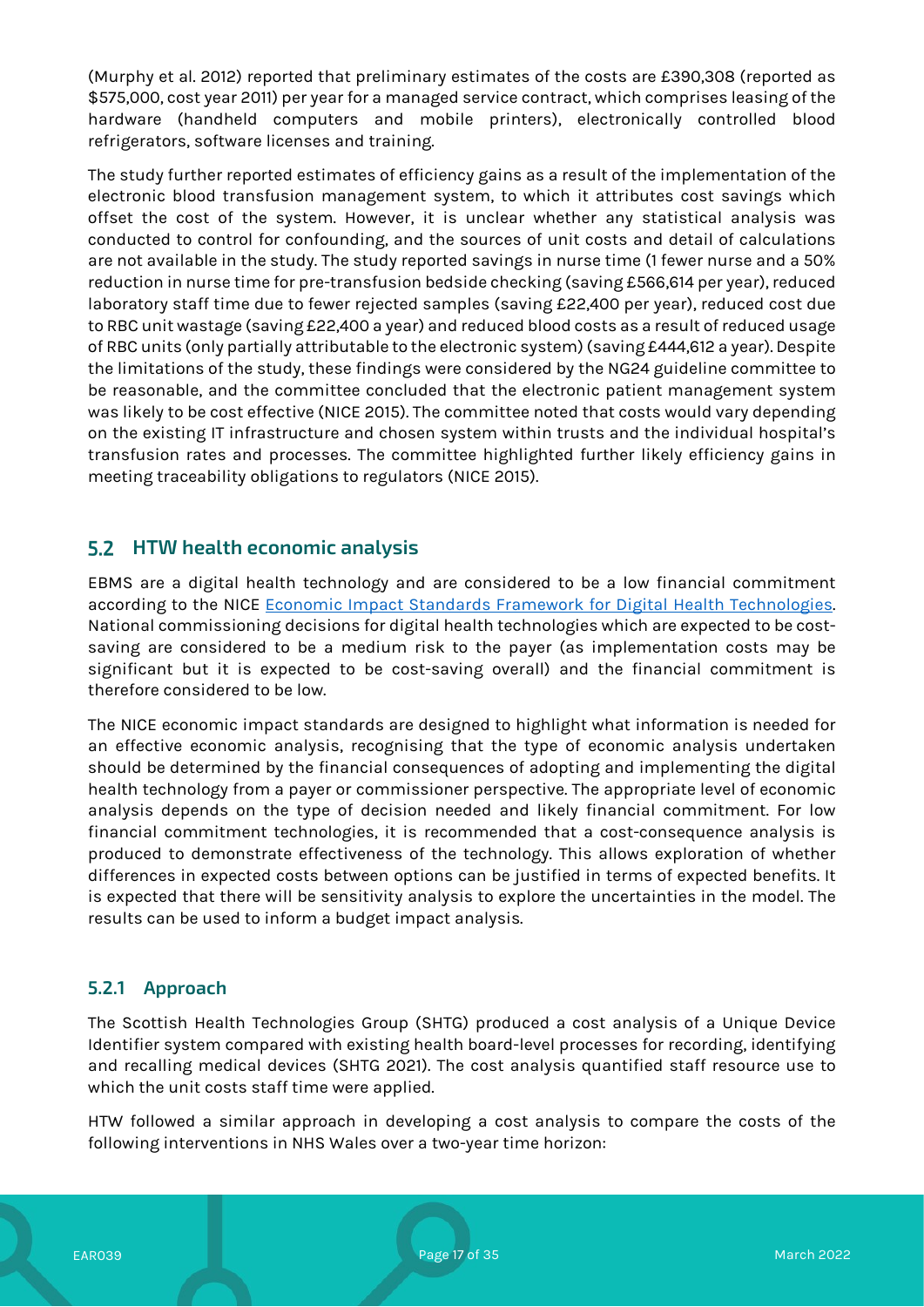- Vein-to-vein EBMS
- Paper-based system.

A paper-based system was used as the comparator for this analysis as a conservative assumption, whereas experts advise that some hospitals in Wales already use the courier EBMS module. Nowhere in Wales has full vein-to-vein technology.

The results of the cost analysis should be considered alongside the potential benefits of the system outlined in the 'clinical effectiveness' section of the evidence appraisal report.

#### **5.2.2 Electronic blood management system costs**

(Murphy et al. 2012) reported preliminary estimates of the cost of BloodTrack at £390,308 (reported as \$575,000, cost year 2011) per year for a managed service contract, which comprises leasing of the hardware (handheld computers and mobile printers), electronically controlled blood refrigerators, software licenses and training. The setting for the study was three acute hospitals comprising the Oxford University Hospitals (OUH) NHS Trust. After implementation, the study notes that the coverage of BloodTrack was 111 clinical areas. OUH is served by one large laboratory providing a centralised service for the Oxford hospitals, a satellite laboratory and a small pathology laboratory.

A NICE Quality and Productivity Case Study on the implementation of BloodTrack at OUH notes that a project management team was appointed, including a full-time project manager working for OUH and a project manager working for the original commercial supplier (Oxford University Hospitals 2013). In addition, OUH employs a senior manager to ensure the correct day-to-day running of the system. We included the costs of a project manager and a senior manager per health board to cover the planning/implementation phase in year 1, and the ongoing costs of a system manager per health board.

It is uncertain whether Bloodtrack training costs, which were included in the (Murphy et al. 2012) cost, include staff time for training. We have therefore included estimated staff time costs for training separately, as a conservative assumption. We included estimates of the cost of initial training of staff in year 1, and ongoing costs for training (to allow for staff turnover).

Assuming that the EBMS would be implemented in 13 major A&E hospitals, 25 minor injury units and 2 acute hospitals in Wales, and assuming that the system would cover 16 clinical areas in each, the cost in year 1 was £5,681,996 and £3,879,549 in subsequent years (cost year 2021). The average number of clinical areas covered was varied in sensitivity analyses.

The BloodTrack cost from (Murphy et al. 2012) was favoured in the base case, as experts advise that it is a full vein-to-vein system, which is interoperable with the laboratory IT system in Wales. The cost of an alternative EBMS was used in a sensitivity analysis. The acquisition cost of Msoft Blood360 is quoted on the UK Government Digital Marketplace as between £0.50 and £5 per device per day (UK Government Digital Marketplace 2020). The six-month 'Getting Started Pack' offered by the company comprises the Blood360 hub, 5 'Enterprise' app licences, two 'Porter' app licenses, five 32Gb apple iPods, one 'collect and go' fridge and one lab interface, the up-front setup charge is £3,999 +VAT and an additional £6,000 per six month period of cloud charges. This is suggested to cover 16 clinical areas. Based on the suggested resource use in the 'Getting Started Pack, the estimated cost beyond the trial period would be £19,246 per hospital per six month period, or £38,492 per hospital annually (table 3). The lifetime of the hardware is not considered in the calculations as hardware is not owned by the hospital, but on loan from Msoft.

The annual acquisition cost per clinical area for Blood360 is £2,406 compared with £3,516 for BloodTrack as reported by (Murphy et al. 2012). The difference in cost could be explained by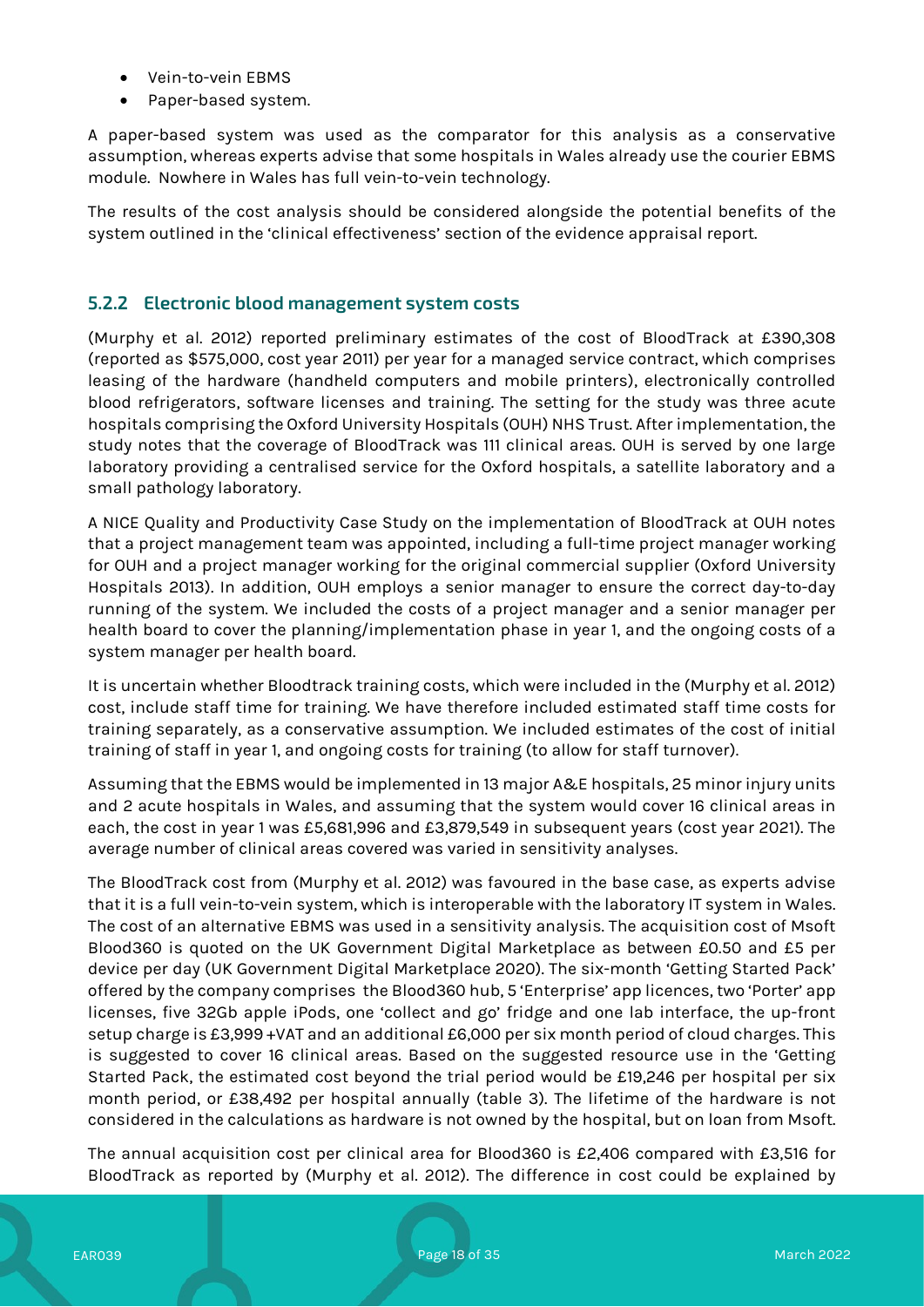possible differences in cost items included; Msoft Blood360 cost does not include items such as planning costs prior to adopting the system and training, for example. It is not clear whether Blood360 is a full vein-to-vein system.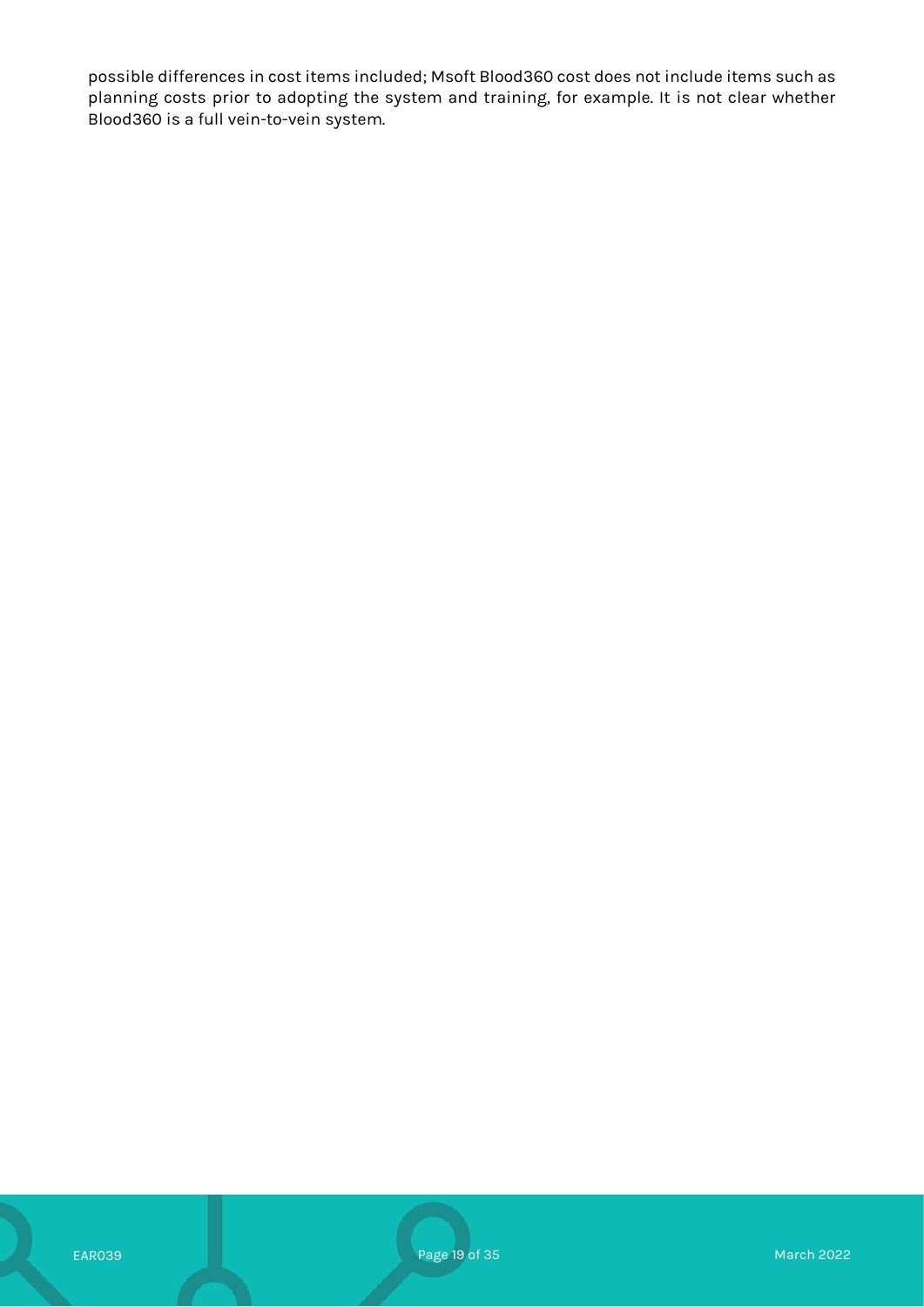# **Table 3. Electronic blood management system costs**

| <b>Item</b>                                             | <b>Unit cost</b>                                                    | <b>Resource use</b>                                            | <b>Total cost</b>                         | <b>Source</b>                                                                                                                                                                                                                                                  |  |  |  |
|---------------------------------------------------------|---------------------------------------------------------------------|----------------------------------------------------------------|-------------------------------------------|----------------------------------------------------------------------------------------------------------------------------------------------------------------------------------------------------------------------------------------------------------------|--|--|--|
| Base-case: Bloodtrack - Year 1 only                     |                                                                     |                                                                |                                           |                                                                                                                                                                                                                                                                |  |  |  |
| Planning phase: Project<br>manager (band 7)             | £42,376                                                             | 1 FTE per health board, 7<br>health boards                     | £296,632                                  | Resource use based on assumption.<br>Unit cost of health and social care staff 2019/2020, PSSRU<br>(Curtis & Burns 2020)                                                                                                                                       |  |  |  |
| Planning phase: Senior manager<br>(average bands 8a-8c) | £57,532.33                                                          | 1 FTE per health board, 7<br>health boards)                    | £402,726                                  | Resource use based on assumption.<br>Unit cost of health and social care staff 2019/2020, PSSRU<br>(Curtis & Burns 2020)                                                                                                                                       |  |  |  |
| Training                                                | Laboratory staff:<br>£49 per hour<br>Nursing staff: £41<br>per hour | 1 hour; 100% of staff<br>(Scenario: 50% of staff)              | £1,742,635                                | Staff band and time for training based on assumption. Cost for<br>delivering training assumed included in Bloodtrack cost.<br>Staff numbers: Estimate of relevant nursing staff 33,817<br>(StatsWales 2021a)<br>And laboratory staff: 7,228 (StatsWales 2021b) |  |  |  |
| <b>Base-case: Bloodtrack - Ongoing</b>                  |                                                                     |                                                                |                                           |                                                                                                                                                                                                                                                                |  |  |  |
| System manager (average<br>bands 8a-8c)                 | £57,532.33                                                          | 1 FTE per health board, 7<br>health boards                     | £402,726                                  | Resource use based on assumption.                                                                                                                                                                                                                              |  |  |  |
| Training (year 2+)                                      | Laboratory staff:<br>£49 per hour<br>Nursing staff: £41<br>per hour | 1 hour; assuming 36.7%<br>turnover<br>(Scenario: 27% turnover) | £639,547                                  | Resource use based on % of nurses in Wales who reported<br>expecting, considering or strongly considering leaving by end of<br>2020. Scenario: 2019. Assumption applied for laboratory staff<br>also. (RCN Wales 2021)                                         |  |  |  |
| Bloodtrack                                              | £4,433 <sup>ª</sup> per clinical<br>area                            | 16 clinical areas per<br>hospital. 40 hospitals                | £2,837,276                                | (Murphy et al. 2012)                                                                                                                                                                                                                                           |  |  |  |
|                                                         |                                                                     | <b>Total cost (Wales)</b>                                      | Year 1: £5,681,996<br>Ongoing: £3,879,549 |                                                                                                                                                                                                                                                                |  |  |  |
| Scenario analysis: Blood360 - Year 1 only               |                                                                     |                                                                |                                           |                                                                                                                                                                                                                                                                |  |  |  |
| Planning and training                                   | As for Bloodtrack                                                   |                                                                |                                           |                                                                                                                                                                                                                                                                |  |  |  |
| Up-front set up cost                                    | £3,999                                                              |                                                                | £3,999                                    | The Trial covers 16+ 'areas' - giving the Trust the freedom to use<br>the devices in any area. Source (UK Government Digital<br>Marketplace 2020)                                                                                                              |  |  |  |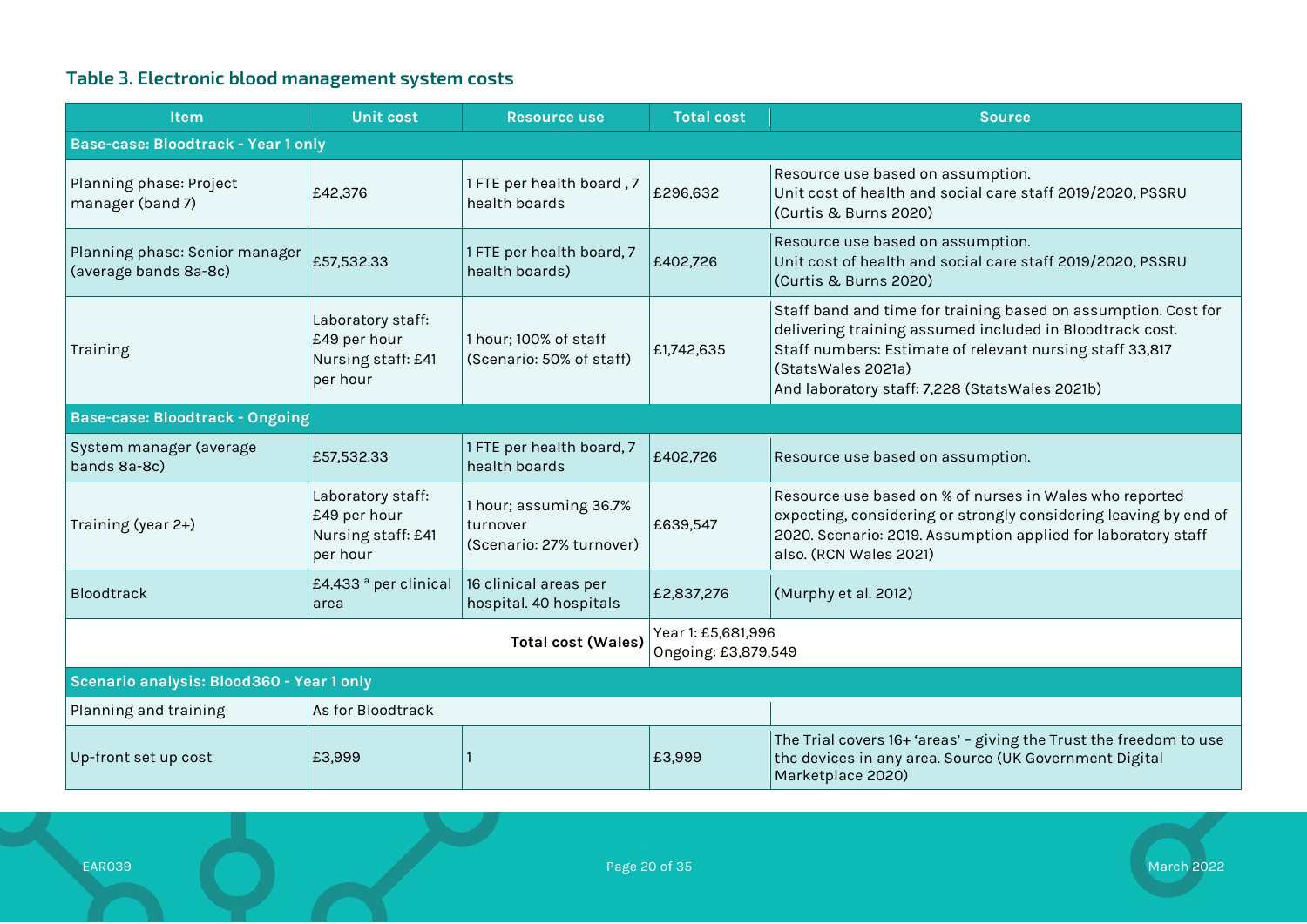| Item                                                                                                                                              | <b>Unit cost</b>               | <b>Resource use</b>       | <b>Total cost</b>                         | <b>Source</b>                                                                                                                                     |  |
|---------------------------------------------------------------------------------------------------------------------------------------------------|--------------------------------|---------------------------|-------------------------------------------|---------------------------------------------------------------------------------------------------------------------------------------------------|--|
| Six month trial period cloud<br>charges                                                                                                           | £6,000 per month               |                           | £6,000                                    | The Trial covers 16+ 'areas' - giving the Trust the freedom to use<br>the devices in any area. Source (UK Government Digital<br>Marketplace 2020) |  |
| Scenario analysis: Blood360 - Ongoing                                                                                                             |                                |                           |                                           |                                                                                                                                                   |  |
| System manager and training                                                                                                                       | As for Bloodtrack              |                           |                                           |                                                                                                                                                   |  |
| Blood360 hub (provides all web<br>application services to web<br>browsers and devices.<br>Implementation, hosting<br>services and setup included) | £500 per month                 |                           | £500 per<br>month                         |                                                                                                                                                   |  |
| Enterprise app license<br>>50 devices                                                                                                             | £22.52 per month<br>per device | 5                         | £112.60 per<br>month                      | (UK Government Digital Marketplace 2020)<br>Resource use based on suggested in 'Getting Started' pack for                                         |  |
| Porter app license<br>>50 devices                                                                                                                 | £30 per month per<br>device    | $\overline{c}$            | £150.10 per<br>month                      | Blood 360, suggested to cover 16 clinical areas                                                                                                   |  |
| 32Gb apple iPod (Apple 2021)<br>Supported portable handheld<br>device                                                                             | £199                           | 5                         | £995 per<br>month                         |                                                                                                                                                   |  |
| 'Collect and go' fridge                                                                                                                           | £150 per month                 |                           | £150 per month                            |                                                                                                                                                   |  |
| Lab interface: Compatibility<br>Label Printer with 2D Barcode<br>Check                                                                            | £200 per month                 |                           | £200 per<br>month                         | Resource use based on assumption                                                                                                                  |  |
| Lab interface: Batch Products<br>Printer (Lab)                                                                                                    | £200 per month                 |                           | £200 per<br>month                         | Resource use based on assumption                                                                                                                  |  |
| UAT/Training Cloud Space                                                                                                                          | £150 per month                 |                           |                                           | £150 per month Resource use based on assumption                                                                                                   |  |
| <b>Offsite Professional Services</b><br>(maintenance)                                                                                             | £750.00 + vat per<br>day       |                           |                                           | £750 per month Resource use based on assumption                                                                                                   |  |
|                                                                                                                                                   |                                | <b>Total cost (Wales)</b> | Year 1: £4,014,524<br>Ongoing: £2,581,961 |                                                                                                                                                   |  |
| a 2021 GBP, inflated from 2011 GBP using health consumer price indices (ONS 2021)                                                                 |                                |                           |                                           |                                                                                                                                                   |  |

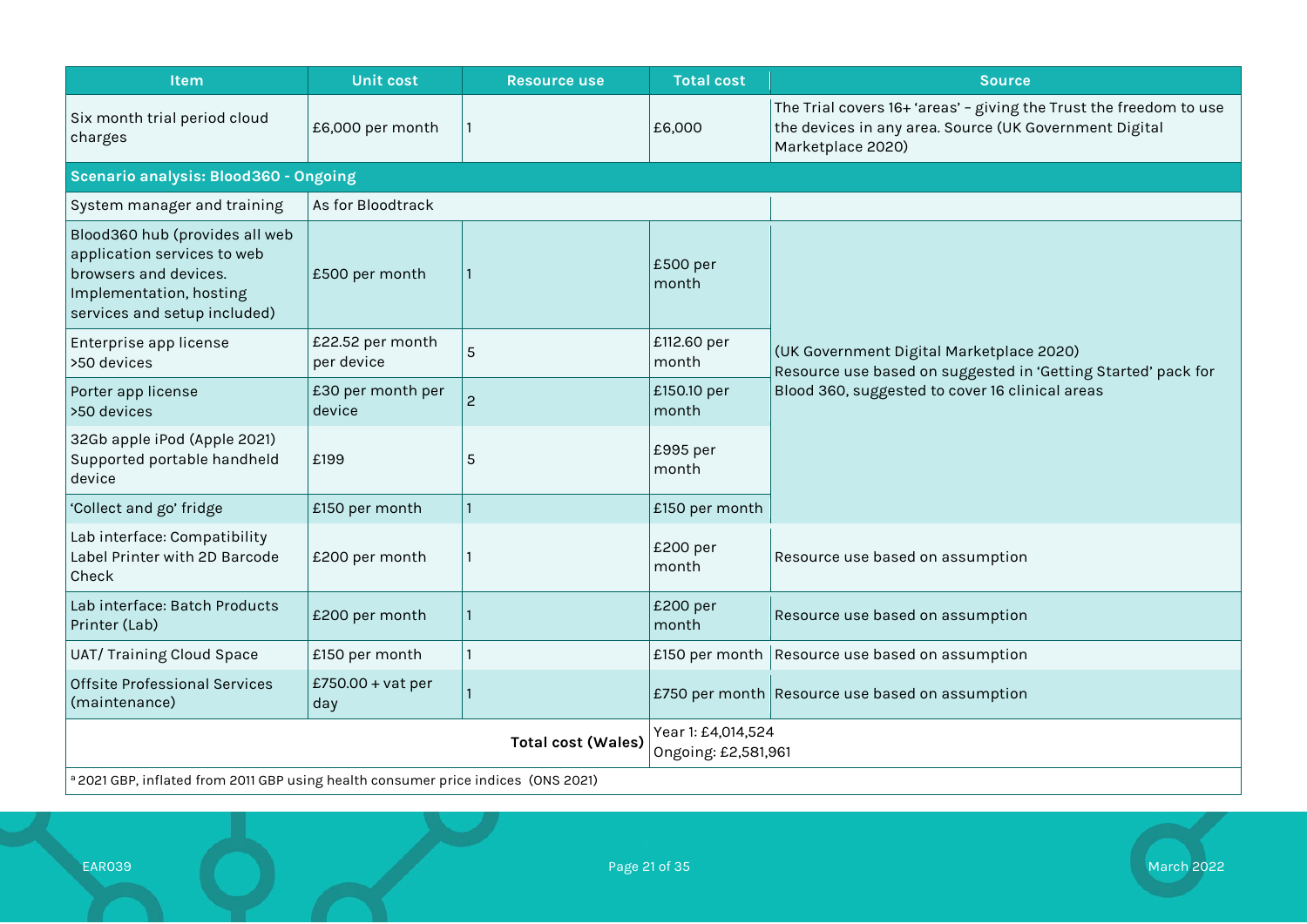The population affected by the implementation of an electronic blood management system would include all people requiring a group and screen sample, or who require transfusion of a blood component. As a conservative assumption, we have not included an estimate of the number of people who require a group and screen sample in the base case, as a proportion of these are likely to receive a transfusion. In 2020, the Welsh Blood Service issued 93,405 blood components (SHOT 2021). Assuming that 1.6% of blood components were wasted, based on the overall blood product wastage in (Murphy et al. 2012), and assuming that one blood product was transfused per person, gives an estimated population size of 91,911. In the base case, the cost of Bloodtrack per person transfused would be £61.82 in year 1 and £42.21 thereafter (table 4). Alternative population size estimates were used in sensitivity analyses.

| <b>Population</b> | <b>EBMS cost per person</b> |        | <b>Notes</b>                                                                                                                                                                                 |  |  |
|-------------------|-----------------------------|--------|----------------------------------------------------------------------------------------------------------------------------------------------------------------------------------------------|--|--|
| size              | Year $2+$<br>Year 1         |        |                                                                                                                                                                                              |  |  |
| 91,911            | £62                         | £42    | Based on Welsh blood service total blood components issued<br>(base case)                                                                                                                    |  |  |
| 45,955            | £124                        | £84    | Based on Welsh blood service total blood components issued<br>(two components transfused per person)                                                                                         |  |  |
| 3,704             | £1,534                      | £1,047 | Patient Episode Database Wales. HRG SA44 (Single Plasma<br>Exchange or Other Intravenous Blood Transfusion)                                                                                  |  |  |
| 8,769             | £648                        | £442   | NHS Reference Costs 18/19 HRG SA44. ONS Mid 2020 population<br>estimates used for Wales weighting                                                                                            |  |  |
| 2,775,560         | £2                          | f.1    | NHS Reference Costs 18/19 number of tests (integrated blood<br>services). ONS Mid 2020 population estimates used for Wales<br>weighting                                                      |  |  |
| 499,593           | £11                         | £8     | NHS Reference Costs 18/19 'Cross match blood/group and save<br>serum for later cross match' HRGs VB01, VB04, VB05, VB07, VB08.<br>ONS Mid 2020 population estimates used for Wales weighting |  |  |
|                   |                             |        |                                                                                                                                                                                              |  |  |

#### **Table 4. EBMS cost per person, using alternative population size estimates**

EBMS: Electronic blood management systems; HRG: Healthcare Resource Group; ONS: Office of National Statistics

### **5.2.3 Staff time**

In addition to the cost for acquisition of an electronic blood management system, we accounted for the costs of staff time for using EBMS and paper-based systems. A white paper obtained from the website of the manufacturer of BloodTrack (Haemonetics) reports clinical and laboratory staff time before and after implementing BloodTrack at the John Radcliffe Infirmary in Oxford. The white paper does not state whether the reported savings in staff time are per patient, nor does it specify the population. It is therefore unclear whether the reported savings represent staff time for delivering a transfusion, emergency blood delivery, undertaking a group and screen sample, or an average across each of these situations, for example. We assume the reported resource use data represent staff time per person transfused. Staff bands were based on assumptions, and staff time was costed using the 2019/2020 Unit Costs of Health and Social Care (table 5) (Curtis & Burns 2020).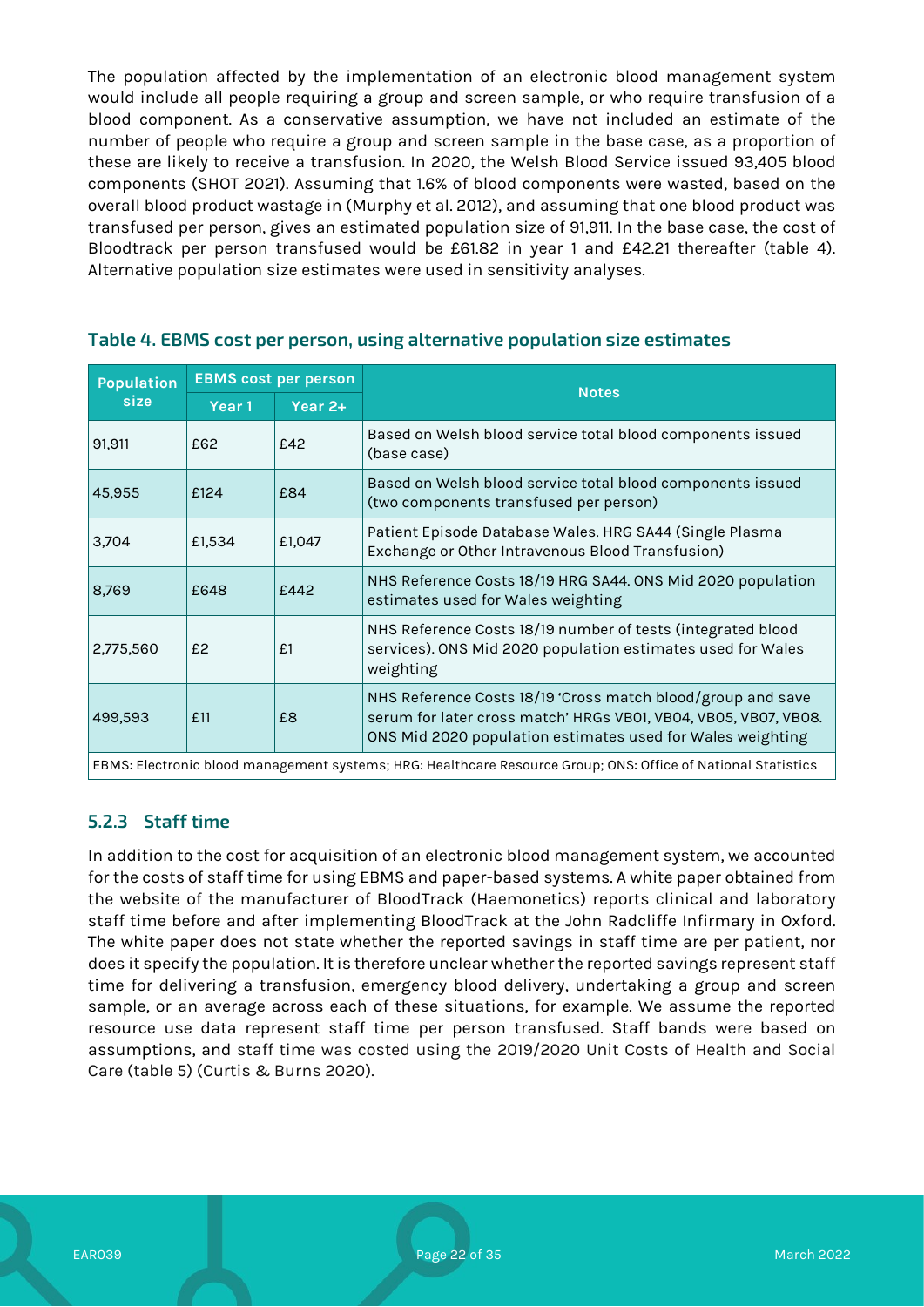### **Table 5. Resource use per transfusion, for electronic and paper-based blood management systems**

| <b>Resource item</b>                                                                                          | <b>Staff band</b>   | Cost per minute b | Time (minutes) <sup>c</sup> | Total cost          |
|---------------------------------------------------------------------------------------------------------------|---------------------|-------------------|-----------------------------|---------------------|
| <b>EBMS</b>                                                                                                   |                     |                   |                             |                     |
| Laboratory staff time                                                                                         | Average band 4-7    | £0.81             | 17                          | £11.66              |
| Clinical staff time                                                                                           | Band 5 <sup>a</sup> | £0.69             | 17                          | £13.77              |
|                                                                                                               |                     |                   |                             | <b>TOTAL £25.43</b> |
| <b>Paper-based</b>                                                                                            |                     |                   |                             |                     |
| Laboratory staff time                                                                                         | Average band 4-7    | £0.81             | 59                          | £39.77              |
| Clinical staff time                                                                                           | Band 5 <sup>a</sup> | £0.69             | 58                          | £47.80              |
| <b>TOTAL</b>                                                                                                  |                     |                   |                             | E87.57              |
| <sup>a</sup> Band 5. Nurses enter the NHS workforce at band 5.46% of nurses are at band 5 in Wales (RCN Wales |                     |                   |                             |                     |

2021). bSource: Unit cost of health and social care staff 2019/2020, PSSRU (Curtis & Burns 2020)

cSource: (Haemonetics 2019) Resource use from John Radcliffe Infirmary, Oxford

### **5.2.4 Results**

The base case results of the cost analysis demonstrate that EBMS saves £0.32 per person in the first year and £19.93 per person in each subsequent year (table 6). Table 7 shows the results of several deterministic sensitivity analyses.

A threshold analysis was conducted on the cost of staff time using EBMS. To be cost saving over 5 years, the cost of staff time per transfusion would need to be £41, compared with £88 with a paper-based system.

#### **Table 6. Base case cost analysis results**

|                                           | <b>EBMS</b> | Paper-based | <b>Difference</b> |  |
|-------------------------------------------|-------------|-------------|-------------------|--|
| System cost per person year 1             | £61.82      | £0          |                   |  |
| System cost per person year 2+            | £42.21      | £0          |                   |  |
| Staff time per transfusion                | £25.42      | £87.57      |                   |  |
| <b>Total</b>                              |             |             |                   |  |
| Total cost year 1                         | £87.25      | £87.57      | EBMS saves £0.32  |  |
| Total cost year 2+                        | £67.64      | £87.57      | EBMS saves £19.93 |  |
| EBMS: Electronic blood management systems |             |             |                   |  |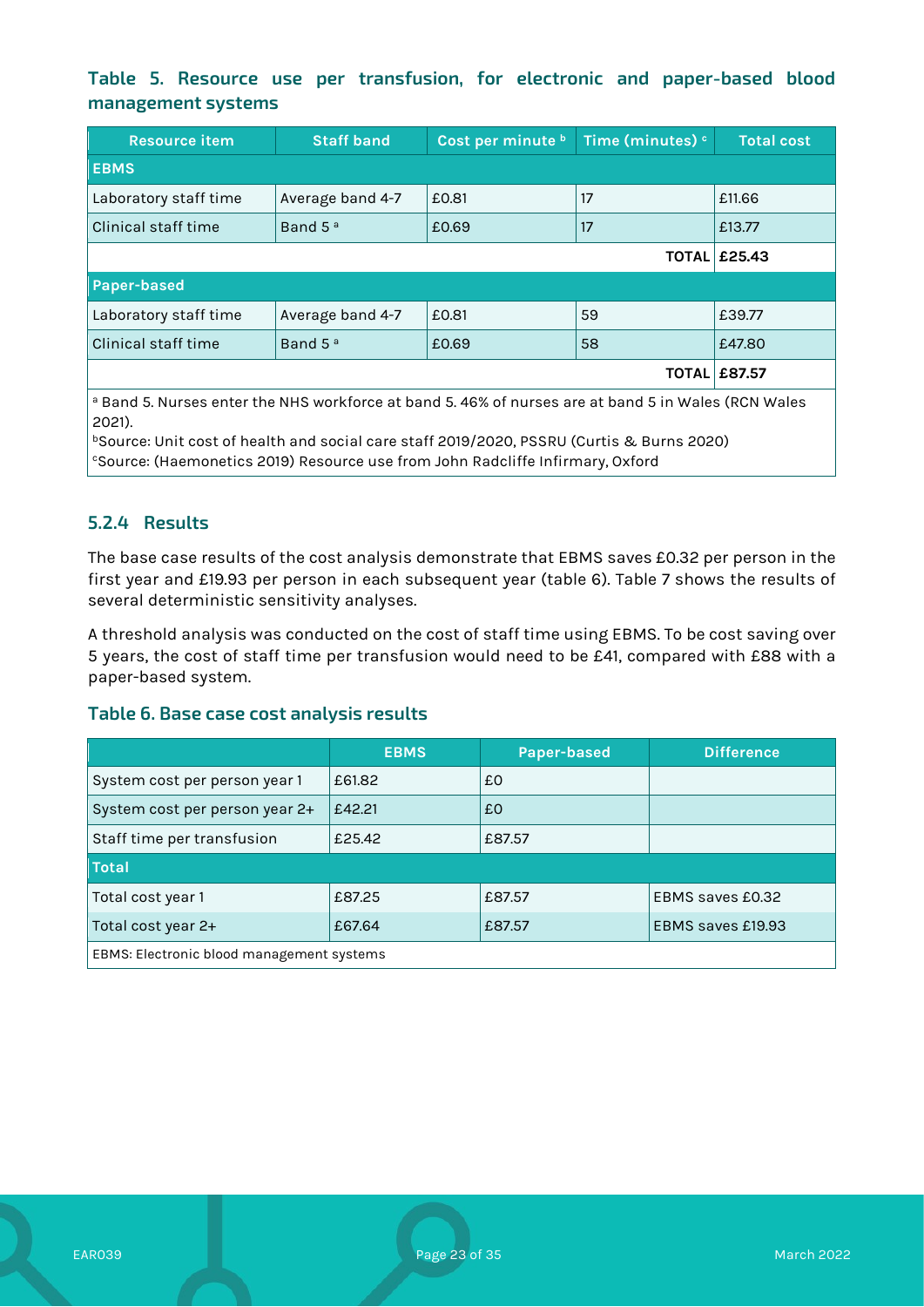#### **Table 7. Results of deterministic scenario analyses**

| <b>Scenario</b>                                                                                                                                                                                                           | <b>Result</b>                                |  |
|---------------------------------------------------------------------------------------------------------------------------------------------------------------------------------------------------------------------------|----------------------------------------------|--|
| Base case                                                                                                                                                                                                                 | Year 1: Saves £0.32<br>Year 2: Saves £19.93  |  |
| Number of clinical areas per hospital changed to 20 from 16                                                                                                                                                               | Year 1: £7.40<br>Year 2: Saves £12.21        |  |
| 50% of staff trained initially                                                                                                                                                                                            | Year 1: Saves £9.80<br>Year 2: Saves £19.93  |  |
| Staff turnover 27%                                                                                                                                                                                                        | Year 1: Saves £0.32<br>Year 2: Saves £21.77  |  |
| MSoft Blood360                                                                                                                                                                                                            | Year 1: Saves £18.46<br>Year 2: Saves £34.05 |  |
| Population estimate based on Welsh Blood Service numbers of products<br>issued, with assumption that two products are issued per person on average                                                                        | Year 1: £61.50<br>Year 2: £22.28             |  |
| Population estimate based on Patient Episode Database Wales, HRG SA44<br>(Single Plasma Exchange or Other Intravenous Blood Transfusion)                                                                                  | Year 1: £1472<br>Year 2: £985                |  |
| Population estimate based on NHS Reference Costs 18/19 HRG SA44. ONS Mid<br>2020 population estimates used for Wales weighting                                                                                            | Year 1: £586<br>Year 2: £380                 |  |
| Population estimate based on NHS Reference Costs 18/19 number of tests<br>(integrated blood services). ONS Mid 2020 population estimates used for<br>Wales weighting                                                      | Year 1: Saves £60.09<br>Year 2: Saves £60.74 |  |
| Population estimate based on NHS Reference Costs 18/19 'Cross match<br>blood/group and save serum for later cross match' HRGs VB01, VB04, VB05,<br>VB07, VB08. ONS Mid 2020 population estimates used for Wales weighting | Year 1: Saves £50.77<br>Year 2: Saves £54.38 |  |
| EBMS nursing and laboratory staff time increased by 100% (minutes total)                                                                                                                                                  | Year 1: £25.11<br>Year 2: £5.50              |  |
| No difference in staff time between EBMS and paper-based                                                                                                                                                                  | Year 1: £61.82<br>Year 2: £42.21             |  |
| EBMS: Electronic blood management systems; HRG: Healthcare Resource Group; ONS: Office of National Statistics                                                                                                             |                                              |  |

#### **5.2.5 Discussion**

- For simplicity, this cost analysis focused only on savings due to staff time when using the system. No consideration has been made of other outcomes, such as wrong blood in tube events. A reduction in wrong blood in tube events could prevent the need for repeat samples to be taken from patients. This would result in further cost savings.
- It is uncertain whether the Bloodtrack cost includes the costs of changes to infrastructure (Wi-Fi networks and network points). These costs have not otherwise been accounted for in this cost analysis, which could bias the results in favour of EBMS.
- We have not included the costs of consumables. As experts report that fewer samples are required with EBMS due to the eliminated requirement for two independent samples to be taken, this could bias the results in favour of paper-based systems.
- The source for the estimates of staff time was a white paper from the Haemonetics website (BloodTrack manufacturer).
- There is uncertainty in the population size, which affects the results.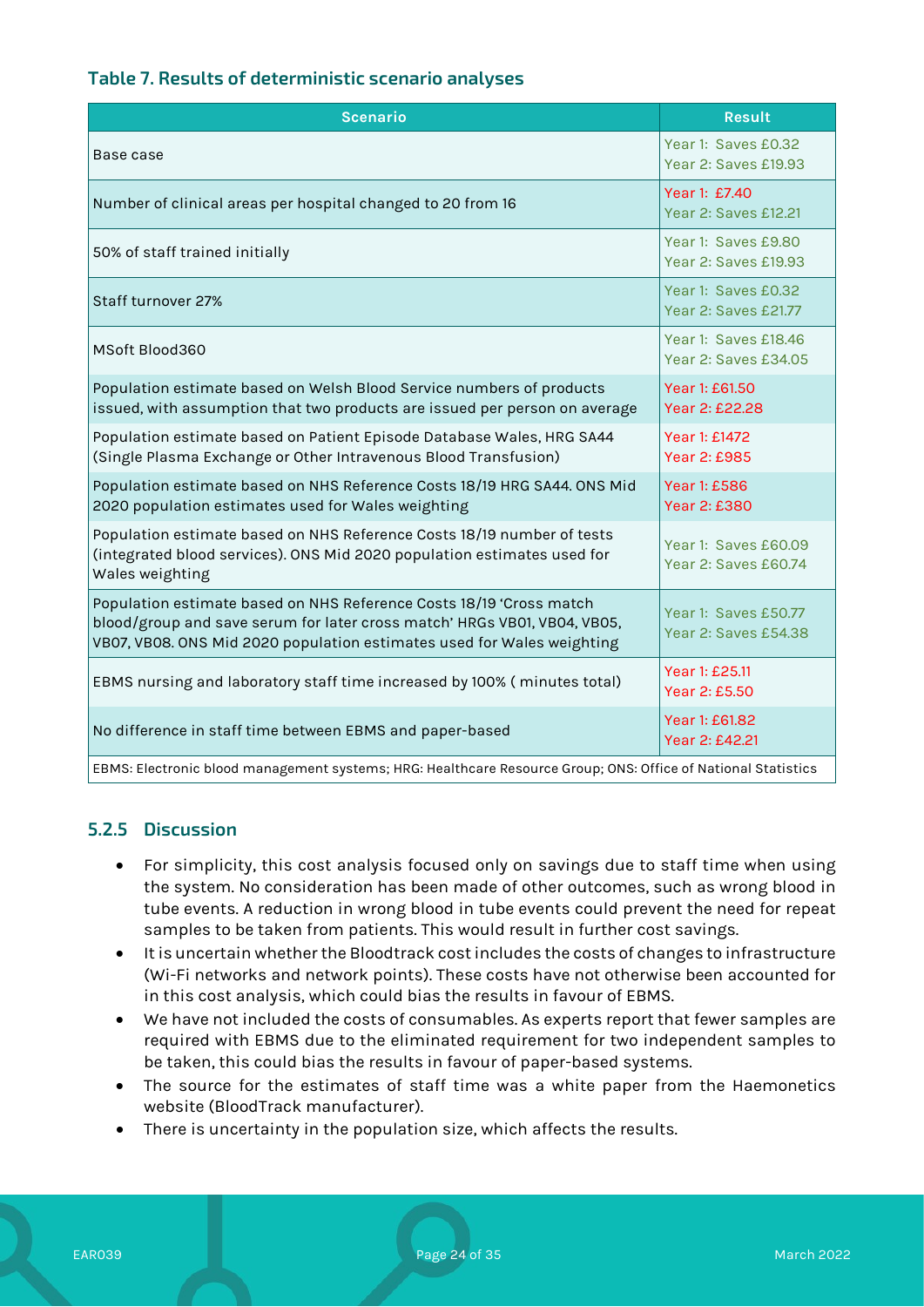# **6. Organisational Issues**

We identified one systematic review (Sellen et al. 2015) and one primary study (Murphy et al. 2009) discussing issues around the implementation of EBMS. We also gathered comments on this issues from expert reviewers. The following issues were highlighted:

- Introducing EBMS can be a complex change that needs the support of all those involved, such as hospital management and clinical/laboratory staff. Previous examples of implementation in the UK involved dedicated project management staff (Murphy et al. 2009). This and other examples in the existing evidence describe using a stage approach when introducing the system (Murphy et al. 2009, Sellen et al. 2015).
- As well as clear communication and explanation of the benefits to them/why change is warranted, the latter group will also require training in the new systems. Continuous, rather than one-off, training in use of the systems involved is likely to be required. Examples of successful implementation noted the availability of technical staff familiar with the system to assist clinical and laboratory staff with troubleshooting during the early phases of implementation (Murphy et al. 2009).
- Depending on the scope of implementation, multiple existing IT systems may need to be interfaced with the new system. Although the infrastructure involved should be robust and we found no evidence of consequences of IT system failures, experts consulted and SHOT recommendations both note that a back-up manual system will also need to be maintained in case of IT failure.

During the production of our report, work has commenced on a Discovery and Scoping project to explore in greater detail how Wales-wide EBMS could be implemented.

### **7. Patient issues**

Expert reviewers highlighted the important safety concerns around the potential for patient to receive the wrong blood sample. Expert reviewers also highlighted potential benefits to patients from the use of EBMS if rates of sample rejection are lower. Sample rejection means blood needs to be drawn a second time, meaning the patient must undergo the procedure, and experience the associated pain and discomfort, for a second time. For outpatients, sample rejection might also mean an extra trip to return and give a second sample.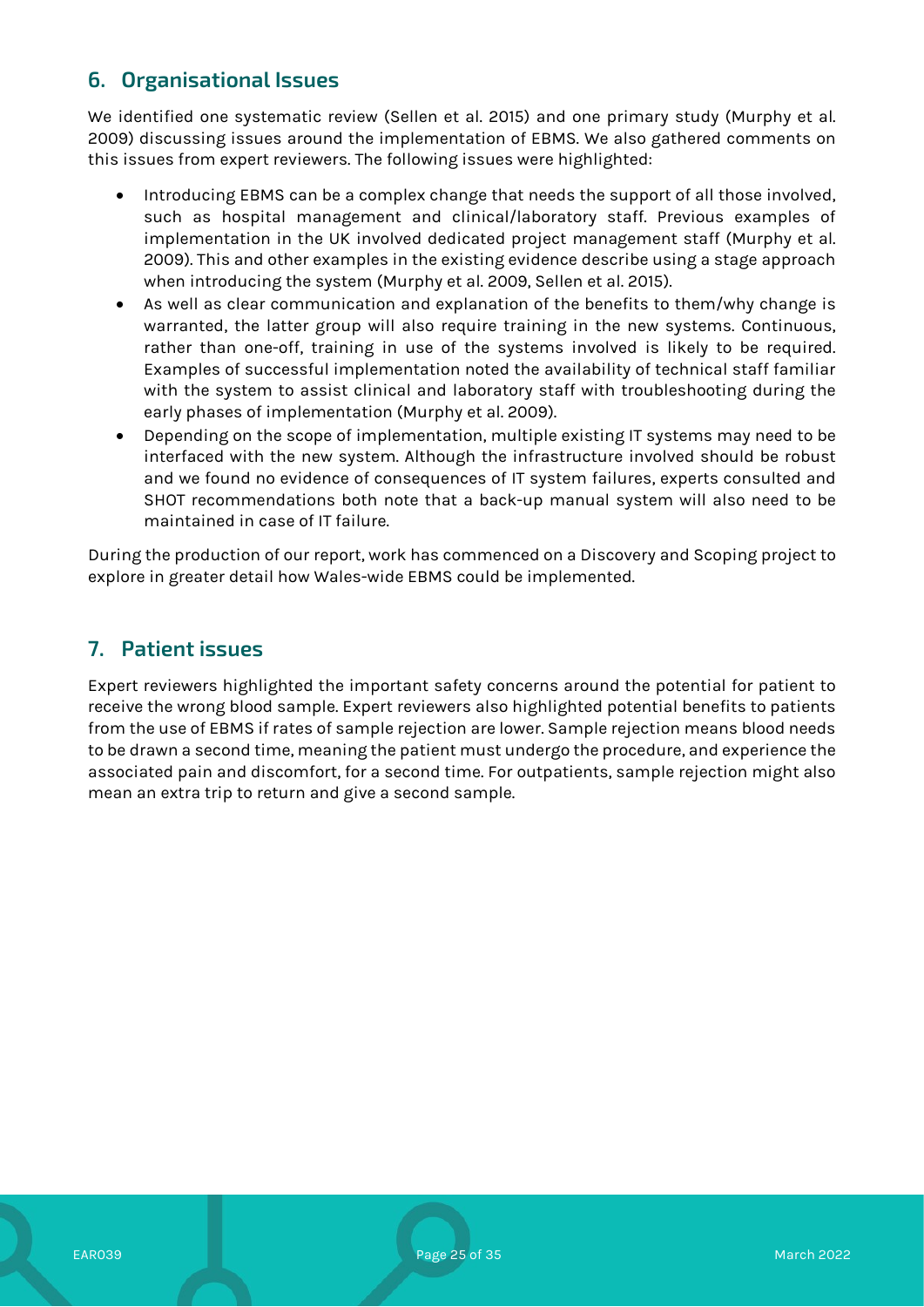# **8. Contributors**

This topic was proposed by Indu Thakur, Consultant Paediatric Haematologist, Cardiff and Vale University Health Board .

The HTW staff involved in writing this report were:

- D Jarrom: clinical effectiveness review, co-author of EAR
- S Hughes: health economics review, co-author of EAR
- E Hasler: literature searches & information management
- L Elston: clinical effectiveness quality assurance
- M Prettyjohns: health economics quality assurance
- A Evans: patient and public involvement

The HTW Assessment Group advised on methodology throughout the scoping and development of the report.

A range of clinical experts from the UK provided material and commented on a draft of this report. Their views were documented and have been actioned accordingly. All contributions from reviewers were considered by HTW's Assessment Group. However, reviewers had no role in authorship or editorial control, and the views expressed are those of Health Technology Wales.

Experts who contributed to this appraisal:

- Samantha Mcwilliam, Transfusion Practitioner, Bloodbank, Cardiff and Vale University Health Board
- Mike Murphy, Professor of Transfusion Medicine, University of Oxford; Consultant Haematologist, NHS Blood & Transplant and Oxford University Hospitals NHS Foundation Trust
- Andy Goringe, Consultant Haematologist Clinical lead for transfusion Cardiff and Vale University Health Board
- Lee Wong, National Blood Health Team Lead, Welsh Blood Service
- David Mason-Hawes, Head of Digital Delivery, Welsh Blood Service
- Lorraine Lewis Prosser, Transfusion Practitioner, Aneurin Bevan University Health Board
- Nicola Polley, Clinical Specialist, Haemonetics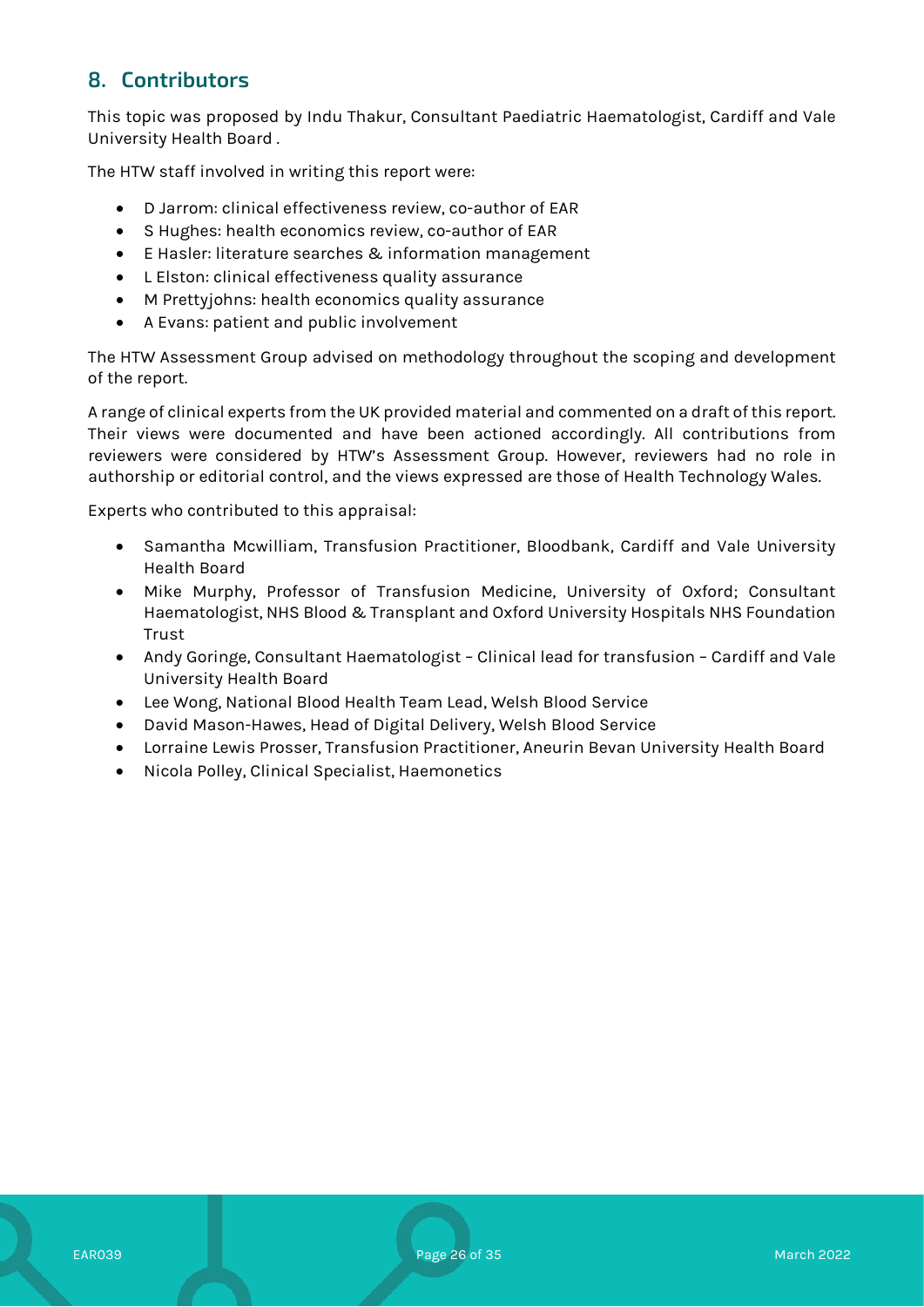# **9. References**

Apple. (2021). Buy iPod touch. Available at: [https://www.apple.com/uk/shop/buy-ipod/ipod](https://www.apple.com/uk/shop/buy-ipod/ipod-touch/32gb-space-grey?afid=p238%7CsIKsZPfzP-dc_mtid_187079nc38483_pcrid_86640727441_pgrid_20001810481_pntwk_g_pchan_online_pexid__&cid=aos-uk-kwgo-pla-ipod--slid---product-MVHW2BT%2FA-UK)[touch/32gb-space-grey?afid=p238%7CsIKsZPfzP-](https://www.apple.com/uk/shop/buy-ipod/ipod-touch/32gb-space-grey?afid=p238%7CsIKsZPfzP-dc_mtid_187079nc38483_pcrid_86640727441_pgrid_20001810481_pntwk_g_pchan_online_pexid__&cid=aos-uk-kwgo-pla-ipod--slid---product-MVHW2BT%2FA-UK)

[dc\\_mtid\\_187079nc38483\\_pcrid\\_86640727441\\_pgrid\\_20001810481\\_pntwk\\_g\\_pchan\\_online](https://www.apple.com/uk/shop/buy-ipod/ipod-touch/32gb-space-grey?afid=p238%7CsIKsZPfzP-dc_mtid_187079nc38483_pcrid_86640727441_pgrid_20001810481_pntwk_g_pchan_online_pexid__&cid=aos-uk-kwgo-pla-ipod--slid---product-MVHW2BT%2FA-UK) [\\_pexid\\_\\_&cid=aos-uk-kwgo-pla-ipod--slid---product-MVHW2BT%2FA-UK](https://www.apple.com/uk/shop/buy-ipod/ipod-touch/32gb-space-grey?afid=p238%7CsIKsZPfzP-dc_mtid_187079nc38483_pcrid_86640727441_pgrid_20001810481_pntwk_g_pchan_online_pexid__&cid=aos-uk-kwgo-pla-ipod--slid---product-MVHW2BT%2FA-UK) [Accessed 14/12/2021].

Askeland RW, McGrane S, Levitt JS, et al. (2008). Improving transfusion safety: implementation of a comprehensive computerized bar code-based tracking system for detecting and preventing errors. Transfusion. 48(7): 1308-17. doi: [https://doi.org/10.1111/j.1537-](https://doi.org/10.1111/j.1537-2995.2008.01668.x) [2995.2008.01668.x](https://doi.org/10.1111/j.1537-2995.2008.01668.x)

Chan JC, Chu RW, Young BW, et al. (2004). Use of an electronic barcode system for patient identification during blood transfusion: 3-year experience in a regional hospital. Hong Kong Medical Journal. 10(3): 166-71.

Chou SS, Chen YJ, Shen YT, et al. (2019). Implementation and effectiveness of a bar code-based transfusion management system for transfusion safety in a tertiary hospital: retrospective quality improvement study. JMIR Medical Informatics. 7(3): e14192. doi: <https://doi.org/10.2196/14192>

Curtis L, Burns A. (2020). Unit costs of health and social care 2020. Personal Social Services Research Unit, University of Kent, Canterbury. Available at[: https://www.pssru.ac.uk/project](https://www.pssru.ac.uk/project-pages/unit-costs/unit-costs-2020/)[pages/unit-costs/unit-costs-2020/](https://www.pssru.ac.uk/project-pages/unit-costs/unit-costs-2020/) [Accessed 31/01/2022].

Forest SK, Shirazi M, Wu-Gall C, et al. (2017). The impact of an electronic ordering system on blood bank specimen rejection rates. American Journal of Clinical Pathology. 147(1): 105-9. doi: <https://doi.org/10.1093/ajcp/aqw204>

Haemonetics. (2017). BloodTrack blood management and bedside transfusion solutions. Available at:

[https://transfusionmanagement.haemonetics.com/~/media/sharepoint/software/bloodtrack/](https://transfusionmanagement.haemonetics.com/%7E/media/sharepoint/software/bloodtrack/marketing/brochure/bloodtrack_brochure/col-copy-001182-us_bloodtrack_brochure.pdf.ashx) [marketing/brochure/bloodtrack\\_brochure/col-copy-001182-us\\_bloodtrack\\_brochure.pdf.ashx](https://transfusionmanagement.haemonetics.com/%7E/media/sharepoint/software/bloodtrack/marketing/brochure/bloodtrack_brochure/col-copy-001182-us_bloodtrack_brochure.pdf.ashx) [Accessed 14/12/2021].

Haemonetics. (2019). Moving toward error-free transfusion. Available at: <http://info.haemonetics.com/bloodtrackwhitepaper> [Accessed 31/01/2022].

Hill B, Derbyshire J. (2021). Blood transfusions in adults: ensuring patient safety. British Journal of Nursing. 30(9): 520-4. doi:<https://doi.org/10.12968/bjon.2021.30.9.520>

HSIB. (2019). Healthcare safety investigation: wrong patient details on blood sample Healthcare Safety Investigation Branch (HSIB). Available at: [https://www.hsib.org.uk/investigations-and](https://www.hsib.org.uk/investigations-and-reports/wrong-patient-details-on-blood-sample/wrong-patient-details-on-blood-sample/)[reports/wrong-patient-details-on-blood-sample/wrong-patient-details-on-blood-sample/](https://www.hsib.org.uk/investigations-and-reports/wrong-patient-details-on-blood-sample/wrong-patient-details-on-blood-sample/) [Accessed 23/02/2022].

Kaufman RM, Dinh A, Cohn CS, et al. (2019). Electronic patient identification for sample labeling reduces wrong blood in tube errors. Transfusion. 59(3): 972-80. doi: <https://doi.org/10.1111/trf.15102>

Murphy MF, Addison JJ, Poles D, et al. (2019). Electronic identification systems reduce the number of wrong components transfused. Transfusion. 59(12): 3601-7. doi: <https://doi.org/10.1111/trf.15537>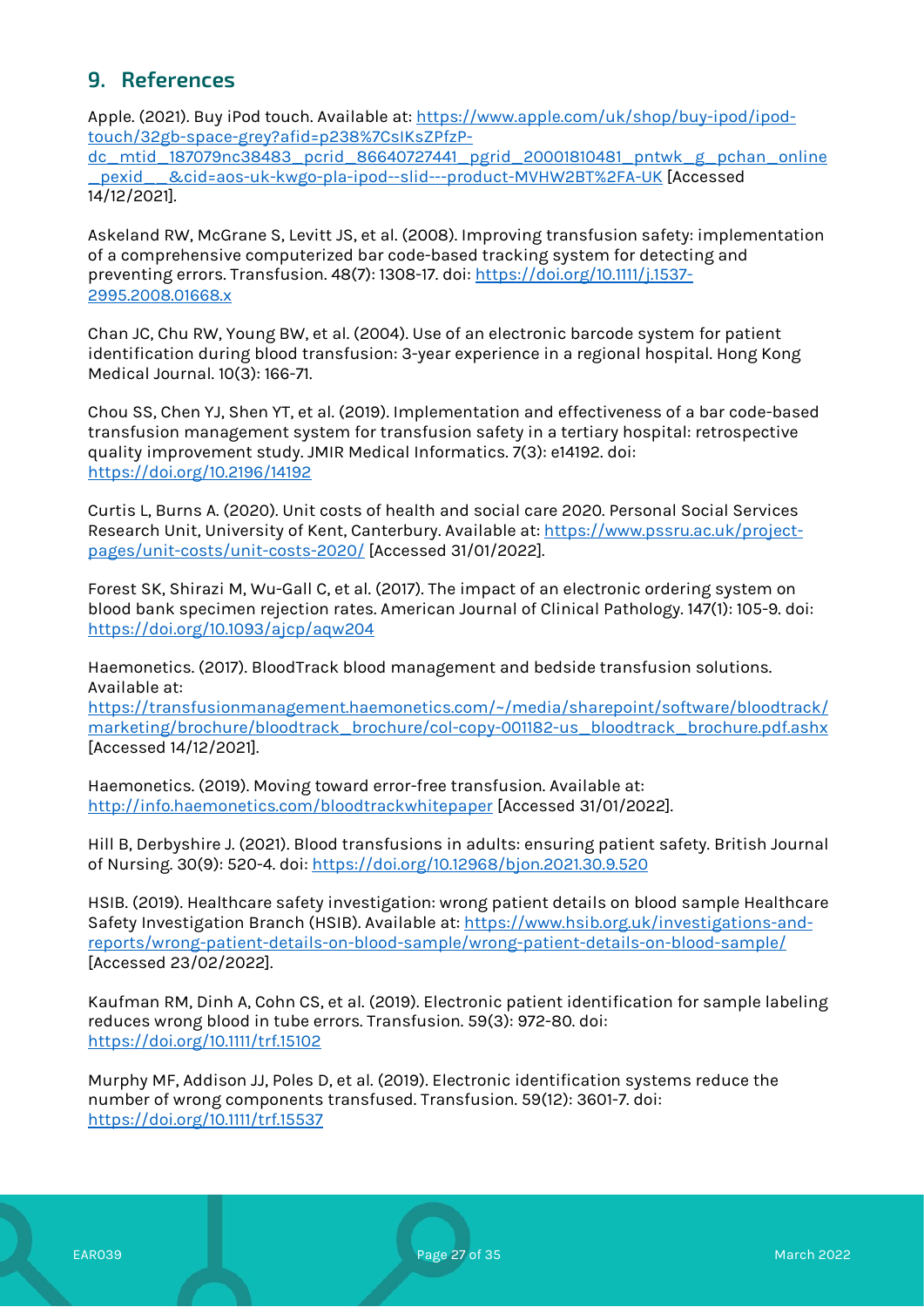Murphy MF, Fraser E, Miles D, et al. (2012). How do we monitor hospital transfusion practice using an end-to-end electronic transfusion management system? Transfusion. 52(12): 2502-12. doi[: https://doi.org/10.1111/j.1537-2995.2011.03509.x](https://doi.org/10.1111/j.1537-2995.2011.03509.x)

Murphy MF, Staves J, Davies A, et al. (2009). How do we approach a major change program using the example of the development, evaluation, and implementation of an electronic transfusion management system. Transfusion. 49(5): 829-37. doi: [https://doi.org/10.1111/j.1537-](https://doi.org/10.1111/j.1537-2995.2009.02120.x) [2995.2009.02120.x](https://doi.org/10.1111/j.1537-2995.2009.02120.x)

NICE. (2015). Blood transfusion: NICE guideline (NG24). National Institute for Health and Care Excellence (NICE). Available at:<https://www.nice.org.uk/guidance/ng24> [Accessed 14/12/2021].

Nuttall GA, Abenstein JP, Stubbs JR, et al. (2013). Computerized bar code-based blood identification systems and near-miss transfusion episodes and transfusion errors. Mayo Clinic Proceedings. 88(4): 354-9. doi:<https://doi.org/10.1016/j.mayocp.2012.12.010>

Ohsaka A, Abe K, Ohsawa T, et al. (2008). A computer-assisted transfusion management system and changed transfusion practices contribute to appropriate management of blood components. Transfusion. 48(8): 1730-8. doi:<https://doi.org/10.1111/j.1537-2995.2008.01744.x>

ONS. (2021). Consumer price inflation time series. Office for National Statistics (ONS). Available at:<https://www.ons.gov.uk/economy/inflationandpriceindices/datasets/consumerpriceindices> [Accessed 31/01/2022].

Oxford University Hospitals. (2013). Electronic blood transfusion: improving safety and efficiency of transfusion systems. Quality and productivity: proven case study. Available at: [https://assets.publishing.service.gov.uk/government/uploads/system/uploads/attachment\\_d](https://assets.publishing.service.gov.uk/government/uploads/system/uploads/attachment_data/file/215392/dh_130568.pdf) [ata/file/215392/dh\\_130568.pdf](https://assets.publishing.service.gov.uk/government/uploads/system/uploads/attachment_data/file/215392/dh_130568.pdf) [Accessed 31/01/2022].

RCN Wales. (2021). Nursing in numbers 2021: an overview of the nursing workforce in Wales. Available at: [https://www.rcn.org.uk/news-and-events/news/w-rcn-wales-publishes-nursing-in](https://www.rcn.org.uk/news-and-events/news/w-rcn-wales-publishes-nursing-in-numbers-2021-report-revealing-current-workforce-statistics-231121)[numbers-2021-report-revealing-current-workforce-statistics-231121](https://www.rcn.org.uk/news-and-events/news/w-rcn-wales-publishes-nursing-in-numbers-2021-report-revealing-current-workforce-statistics-231121) [Accessed 31/01/2022].

Robinson S, Harris A, Atkinson S, et al. (2018). The administration of blood components: a British Society for Haematology Guideline. Transfus Med. 28(1): 3-21. doi: <https://doi.org/10.1111/tme.12481>

Sellen KM, Jovanovic A, Perrier L, et al. (2015). Systematic review of electronic remote blood issue. Vox Sanguinis. 109(1): 35-43. doi:<https://dx.doi.org/10.1111/vox.12240>

SHOT. (2018). Annual SHOT report 2017. Serious Hazards of Transfusion (SHOT). Available at: <https://www.shotuk.org/shot-reports/report-summary-and-supplement-2017/> [Accessed 23/02/2022].

SHOT. (2021). Annual SHOT report 2020. Serious Hazards of Transfusion (SHOT). Available at: <https://www.shotuk.org/shot-reports/report-summary-and-supplement-2020/> [Accessed 14/12/2021].

SHOT. (2022). Definitions of current SHOT reporting categories & what to report. Serious Hazards of Transfusion (SHOT). Available at: [https://www.shotuk.org/updated-shot-definitions-](https://www.shotuk.org/updated-shot-definitions-2022-now-available/)[2022-now-available/](https://www.shotuk.org/updated-shot-definitions-2022-now-available/) [Accessed 22/02/2022].

SHTG. (2021). A Unique Device Identifier (UDI) system for recording, identifying and recalling medical devices. Scottish Health Technologies Group (SHTG). Available at: [https://shtg.scot/our-advice/a-unique-device-identifier-udi-system-for-recording-identifying](https://shtg.scot/our-advice/a-unique-device-identifier-udi-system-for-recording-identifying-and-recalling-medical-devices/)[and-recalling-medical-devices/](https://shtg.scot/our-advice/a-unique-device-identifier-udi-system-for-recording-identifying-and-recalling-medical-devices/) [Accessed 14/12/2021].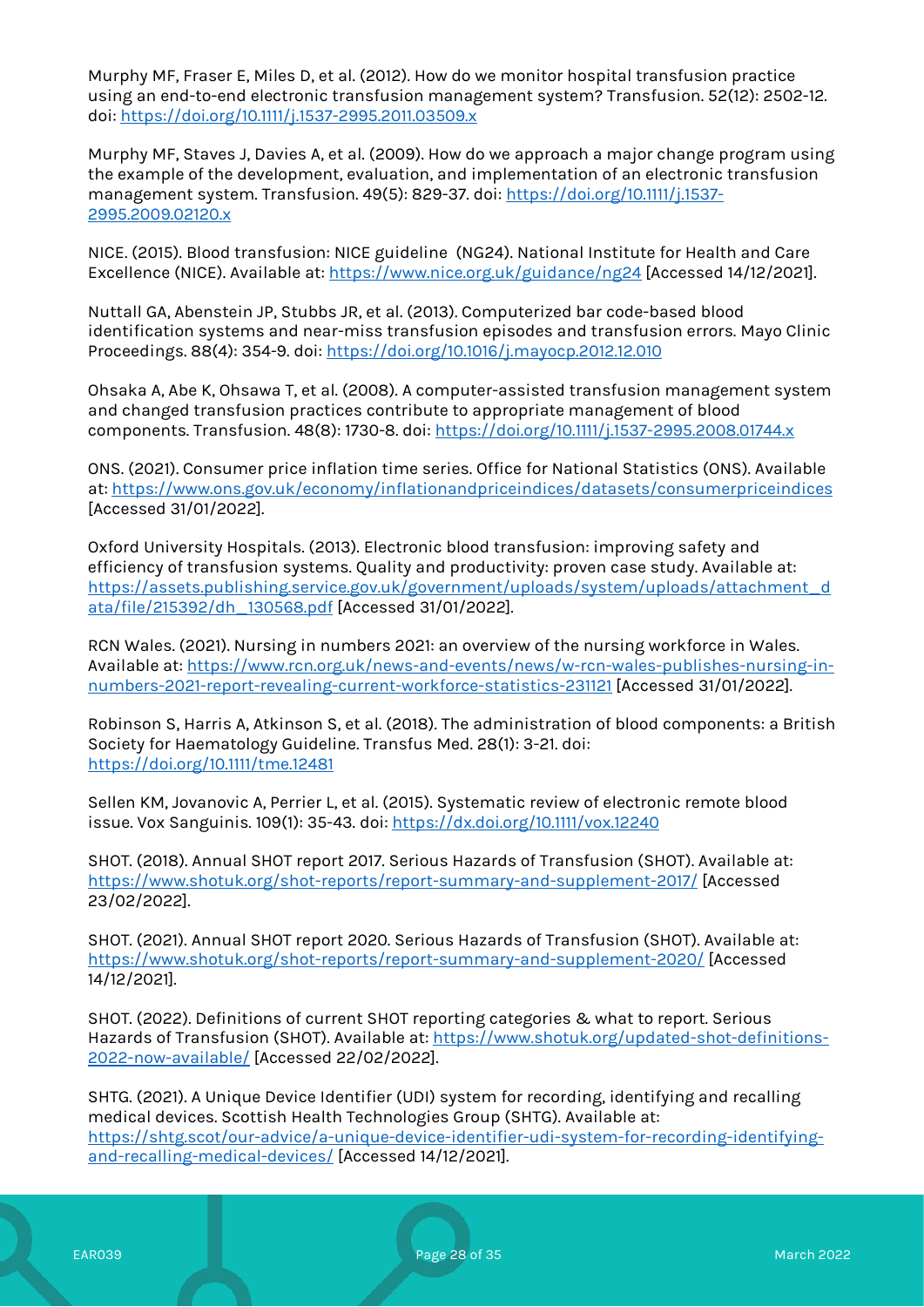StatsWales. (2021a). Nursing, midwifery and health visiting staff, by grade and area of work. Available at: [https://statswales.gov.wales/Catalogue/Health-and-Social-Care/NHS-Staff/Non-](https://statswales.gov.wales/Catalogue/Health-and-Social-Care/NHS-Staff/Non-Medical-Staff/nursingmidwiferyandhealthvisitingstaff-by-grade-areaofwork-year)[Medical-Staff/nursingmidwiferyandhealthvisitingstaff-by-grade-areaofwork-year](https://statswales.gov.wales/Catalogue/Health-and-Social-Care/NHS-Staff/Non-Medical-Staff/nursingmidwiferyandhealthvisitingstaff-by-grade-areaofwork-year) [Accessed 31/01/22].

StatsWales. (2021b). Other non medical staff by job type and area of work. Available at: [https://statswales.gov.wales/Catalogue/Health-and-Social-Care/NHS-Staff/Non-Medical-](https://statswales.gov.wales/Catalogue/Health-and-Social-Care/NHS-Staff/Non-Medical-Staff/othernonmedicalstaff-by-jobtype-areaofwork-year)[Staff/othernonmedicalstaff-by-jobtype-areaofwork-year](https://statswales.gov.wales/Catalogue/Health-and-Social-Care/NHS-Staff/Non-Medical-Staff/othernonmedicalstaff-by-jobtype-areaofwork-year) [Accessed 31/01/22].

UK Government Digital Marketplace. (2020). MSoft eSolutions Blood360. Available at: <https://www.digitalmarketplace.service.gov.uk/g-cloud/services/254105415595335> [Accessed 14/12/2021].

Uriz MJ, Antelo ML, Zalba S, et al. (2011). Improved traceability and transfusion safety with a new portable computerised system in a hospital with intermediate transfusion activity. Blood Transfusion. 9(2): 172-81. doi:<https://doi.org/10.2450/2011.0044-10>

Wood EM, Yazer MH, Murphy MF. (2017). Blood transfusion in hospitals. In: Murphy MF, Roberts DJ & Yazer MH (eds.) Practical Transfusion Medicine (Fifth edition); Part III; Chapter 23; p.233- 253. John Wiley & Sons.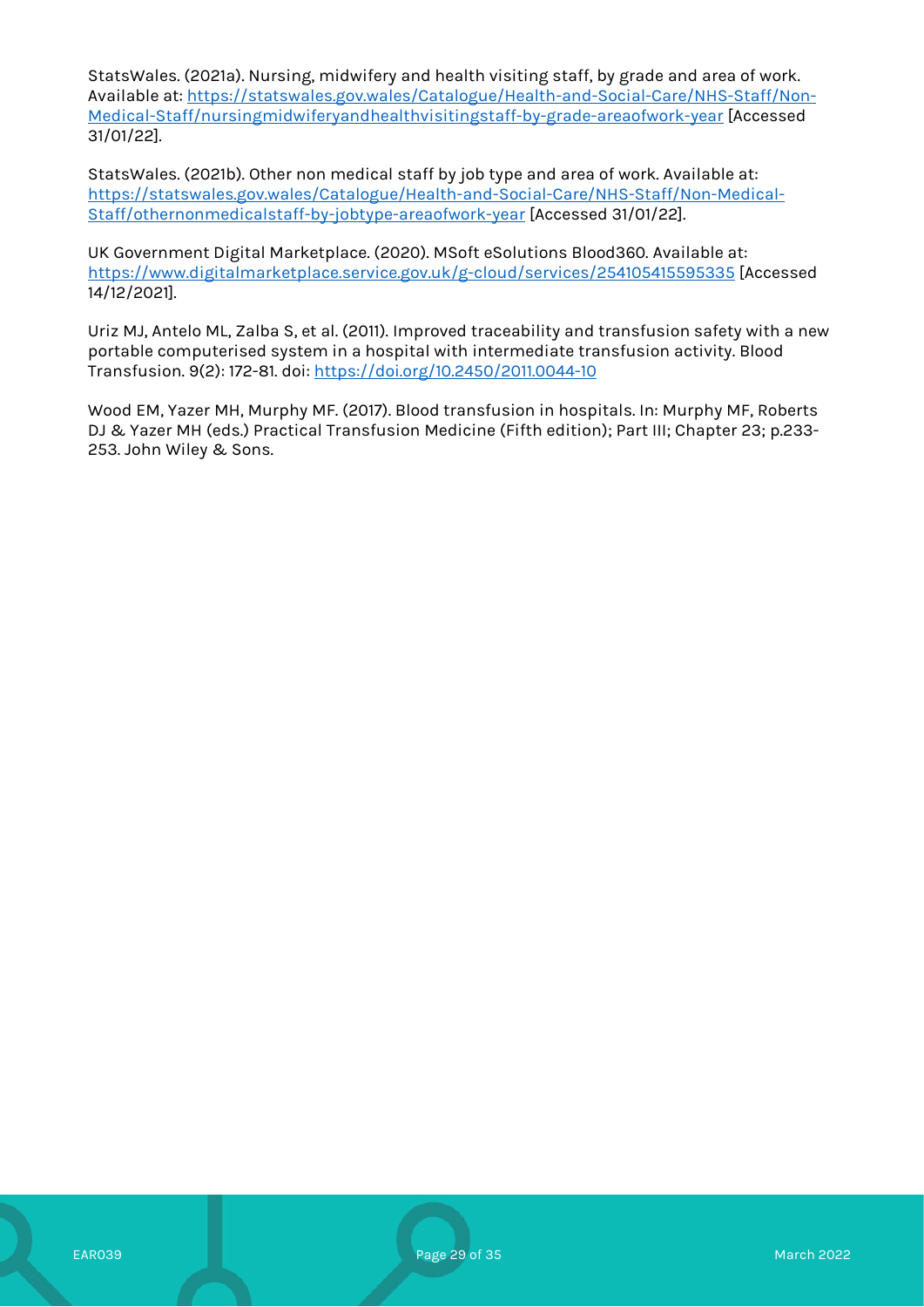# **10. Evidence review methods**

We searched for evidence that could be used to answer the review question: What is the clinical and cost-effectiveness of electronic blood management systems (EBMS) compared to standard methods of blood management?

A systematic literature search for evidence was undertaken and was last updated on the 27th of January 2022. Appendix [3](#page-33-0) gives details of the search strategy used for MEDLINE. Search strategies for other databases are available on request. The criteria used to select evidence for the appraisal are outlined in Appendix [1.](#page-30-0) These criteria were developed following comments from the Health Technology Wales (HTW) Assessment Group and UK experts.

Initial screening of the literature identified an evidence review carried out as part of a NICE Guideline (NG24: Blood Transfusion) on the research question: "What are the clinical- and costeffectiveness of electronic patient identification systems such as patient identification band, bar code or radiofrequency identification (RFID) to ensure patient safety during blood transfusions?" This question and associated review protocol was sufficiently similar to our proposed question and protocol to allow for adaptation. We therefore used NICE's evidence review as a source of studies up to their last date of search (29 January 2015). We elected not to screen literature published before this date, and amended our protocol to apply a date limit of end of January 2015.

We identified two further partially relevant systematic reviews published shortly prior to NICE's review (Sellen, 2015; Cottrell, 2013). To minimise the risk of omitting studies by applying a date limit, we also checked the included studies within these review for relevance, but did not identify any studies meeting our inclusion criteria that were not already included in NICE's review.

Appendix  $2$  summarises the selection of articles for inclusion in the review.

For studies included in NICE's review, we adapted reporting of study characteristics and outcome data reported by NICE. For all studies included by NICE, we obtained full texts and extracted any further data required by this review not reported by NICE. For studies identified prior to NICE's review, we also obtained full texts and extracted the data shown in tables 1 and 2. The mixture of study designs and methods of outcome reporting across studies meant meta-analysis was not considered appropriate and all data was reported narratively.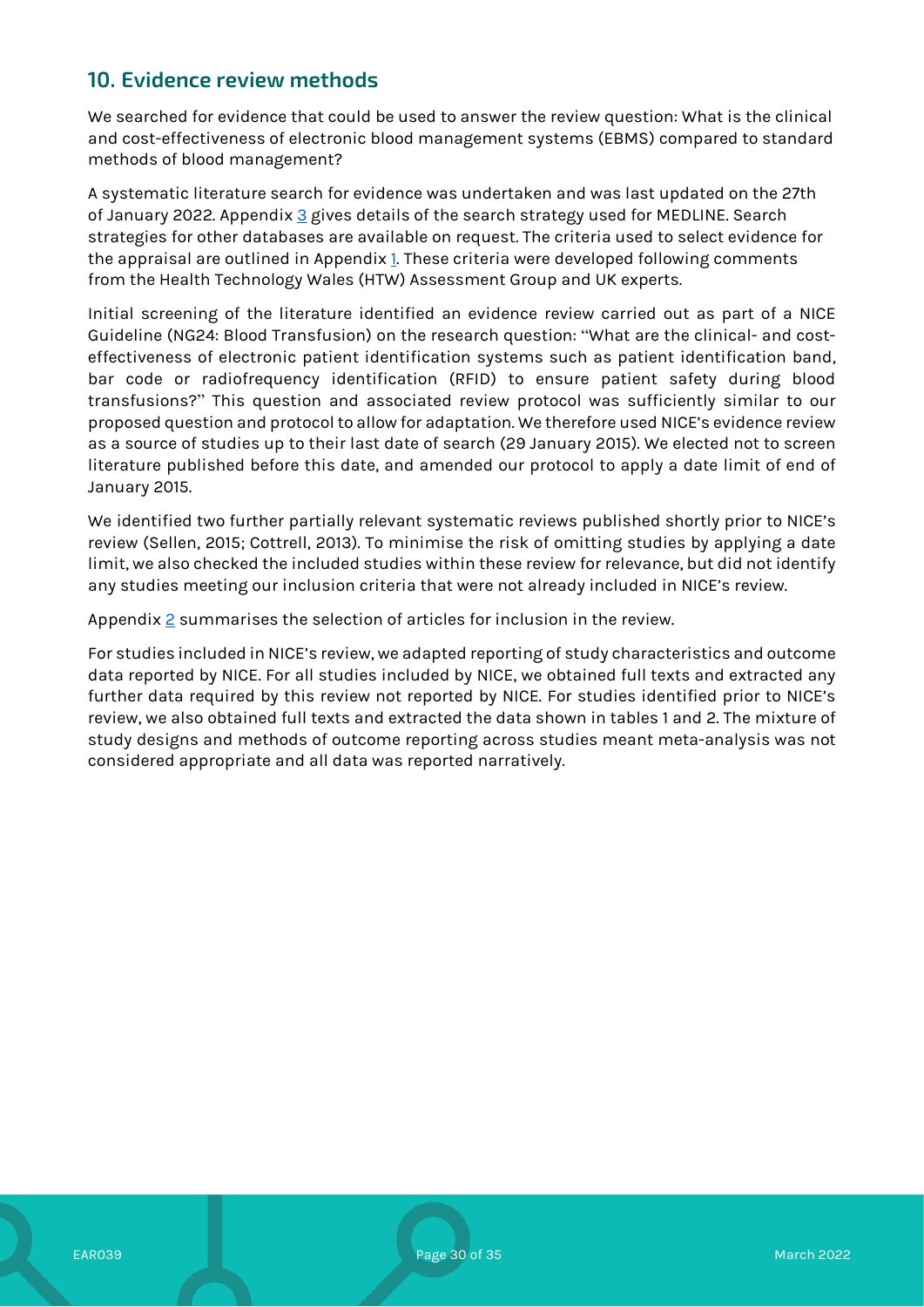| Appendix 1. Inclusion and exclusion criteria for evidence included in the review |  |  |  |
|----------------------------------------------------------------------------------|--|--|--|
|                                                                                  |  |  |  |

<span id="page-30-0"></span>

|                                   | <b>Inclusion criteria</b>                                                                                                                                                                                                                                                                                                  |  |  |  |
|-----------------------------------|----------------------------------------------------------------------------------------------------------------------------------------------------------------------------------------------------------------------------------------------------------------------------------------------------------------------------|--|--|--|
| Population                        | All people undergoing blood transfusions or associated procedures such as 'group and screen' sampling                                                                                                                                                                                                                      |  |  |  |
| Intervention                      | Electronic blood management systems including but not limited to:<br><b>BloodTrack</b><br><b>EGIS eTraceline</b><br>Msoft Blood360<br>Scan4Safety                                                                                                                                                                          |  |  |  |
| Comparison/<br><b>Comparators</b> | Standard care.<br>This could include any current method of blood management, including but not limited to:<br>Manual methods of blood management/patient identification<br>A combination of manual and electronic methods                                                                                                  |  |  |  |
| <b>Outcome measures</b>           | Rates of inappropriate transfusion ('never events' and 'WBIT')<br>$\bullet$<br>Overall rates of transfusion<br>Rejected samples due to errors/blood waste<br>Time to access/check blood<br>Patient safety - mortality, transfusion errors<br>Length of hospital stay<br>Quality of life<br>Healthcare resource use<br>Cost |  |  |  |

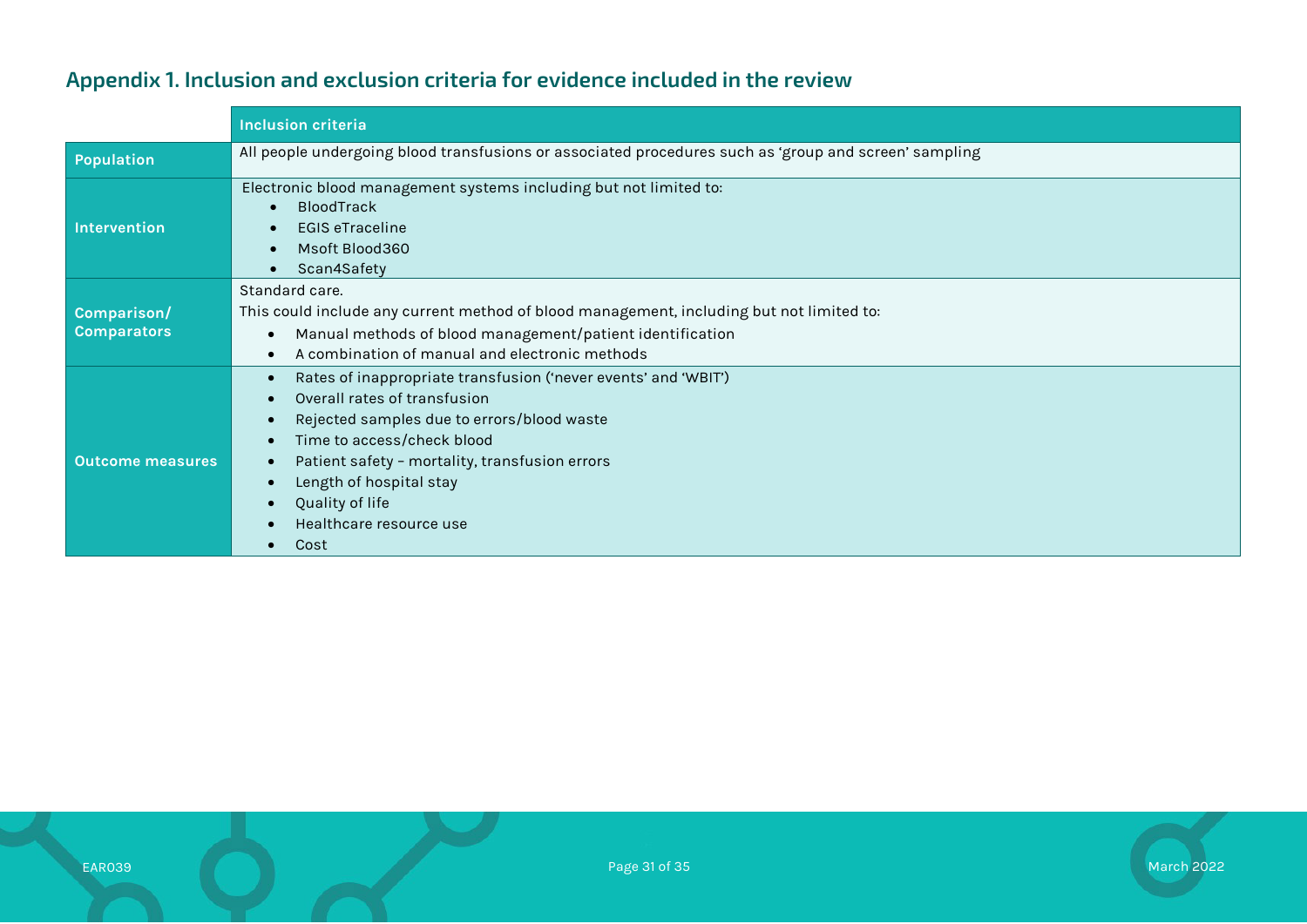|                           | We will prioritise the following study types, in the order listed:                                                                                                                                                                                                                                   |  |  |  |  |
|---------------------------|------------------------------------------------------------------------------------------------------------------------------------------------------------------------------------------------------------------------------------------------------------------------------------------------------|--|--|--|--|
|                           | Systematic reviews of randomised controlled trials.<br>$\bullet$                                                                                                                                                                                                                                     |  |  |  |  |
|                           | Randomised controlled trials.                                                                                                                                                                                                                                                                        |  |  |  |  |
|                           | Non-randomised comparative trials.                                                                                                                                                                                                                                                                   |  |  |  |  |
|                           | Single-arm (no control group) trials that report any relevant outcome.                                                                                                                                                                                                                               |  |  |  |  |
|                           | We will only include evidence from "lower priority" sources where this is not reported by a "higher priority" source. This could be because<br>higher priority evidence:                                                                                                                             |  |  |  |  |
|                           | Does not cover all relevant populations                                                                                                                                                                                                                                                              |  |  |  |  |
| <b>Study design</b>       | Does not compare the technology of interest to all relevant comparators                                                                                                                                                                                                                              |  |  |  |  |
|                           | Does not cover all outcomes of interest                                                                                                                                                                                                                                                              |  |  |  |  |
|                           | Reports over short-term follow up periods, and longer follow up data is required to facilitate decision making.                                                                                                                                                                                      |  |  |  |  |
|                           | Where relevant and well-conducted systematic reviews exist we will use these by:                                                                                                                                                                                                                     |  |  |  |  |
|                           | Reporting or adapting their reported outcome measures where these are fully relevant to the scope of our review, and appropriate<br>synthesis methods have been used                                                                                                                                 |  |  |  |  |
|                           | Using these reviews as a source of potentially relevant studies where the review cannot be used as a source of outcome data                                                                                                                                                                          |  |  |  |  |
|                           | We will prioritise systematic reviews in terms of the sources of evidence they include, using the order described above.                                                                                                                                                                             |  |  |  |  |
| <b>Search limits</b>      | We will use Evidence Review C10: "Electronic Patient Identification Systems", from 'NICE Guideline NG24: Blood Transfusion' as a source of<br>evidence up to 29 January 2015. We will carry out our own searches for evidence published from the date of last search used in Evidence<br>Review C10. |  |  |  |  |
| Language limits           | English language only                                                                                                                                                                                                                                                                                |  |  |  |  |
| <b>Publication status</b> | We will include evidence from studies that are published in full.                                                                                                                                                                                                                                    |  |  |  |  |
|                           | We will only include evidence from conference abstracts if there are critical gaps in the fully published evidence.                                                                                                                                                                                  |  |  |  |  |
|                           | We will include details of any ongoing trials that have a planned completion or reporting date within 24 months of the date searches are                                                                                                                                                             |  |  |  |  |
|                           | carried out. We will only include trials of a design that is likely to add to the existing evidence in terms of certainty; for example, if we report                                                                                                                                                 |  |  |  |  |
|                           | evidence from randomised controlled trials in the EAR, we will only report details of ongoing trials if they also use a randomised design.                                                                                                                                                           |  |  |  |  |
| <b>Amendments to the</b>  | As detailed in Methods, we initially applied no date limited to our searches, but added the date limit detailed above after undertaking searches                                                                                                                                                     |  |  |  |  |
| protocol                  | and preliminary literature screening.                                                                                                                                                                                                                                                                |  |  |  |  |

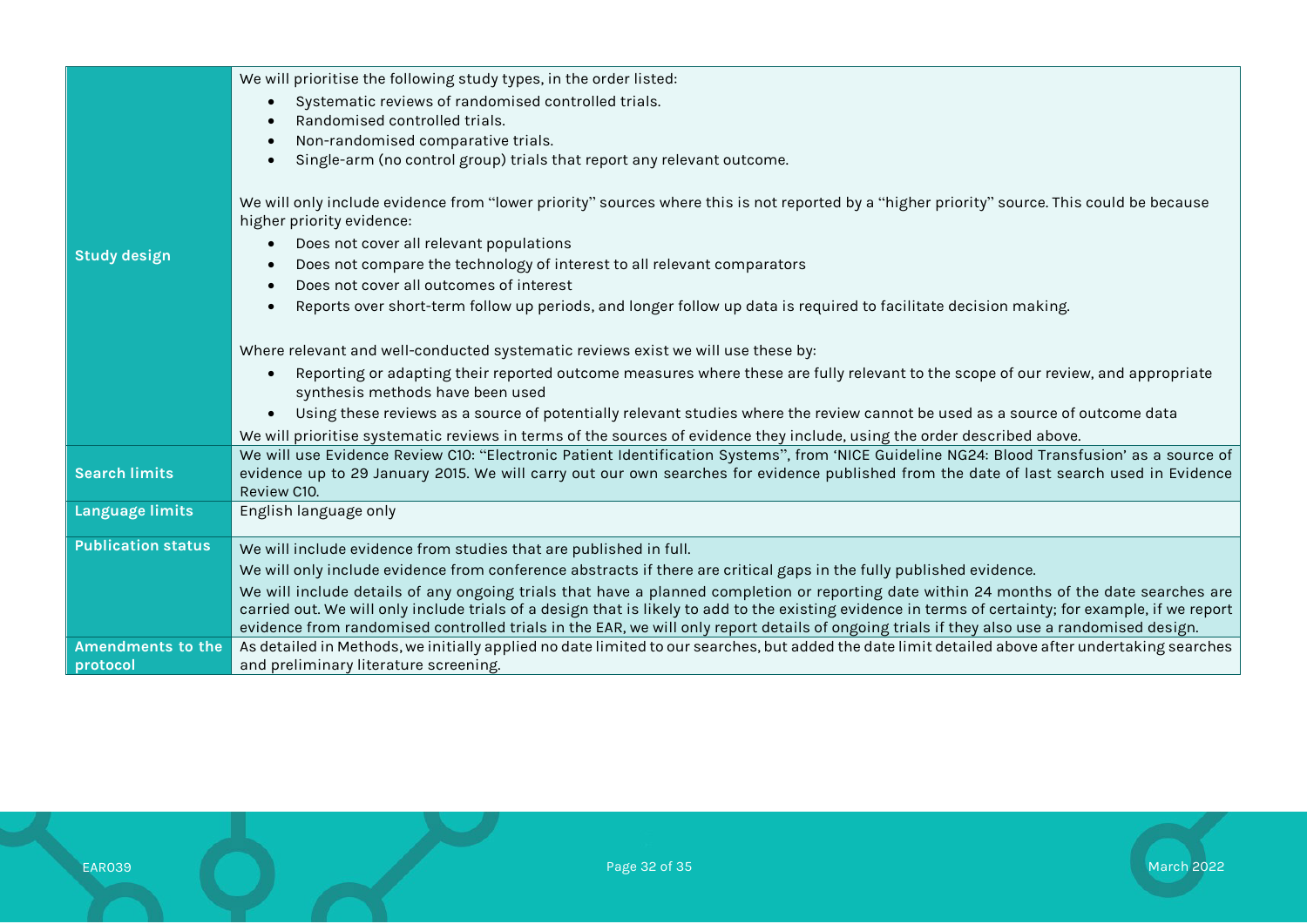# <span id="page-32-0"></span>**Appendix 2. Flow diagram outlining selection of relevant evidence sources**

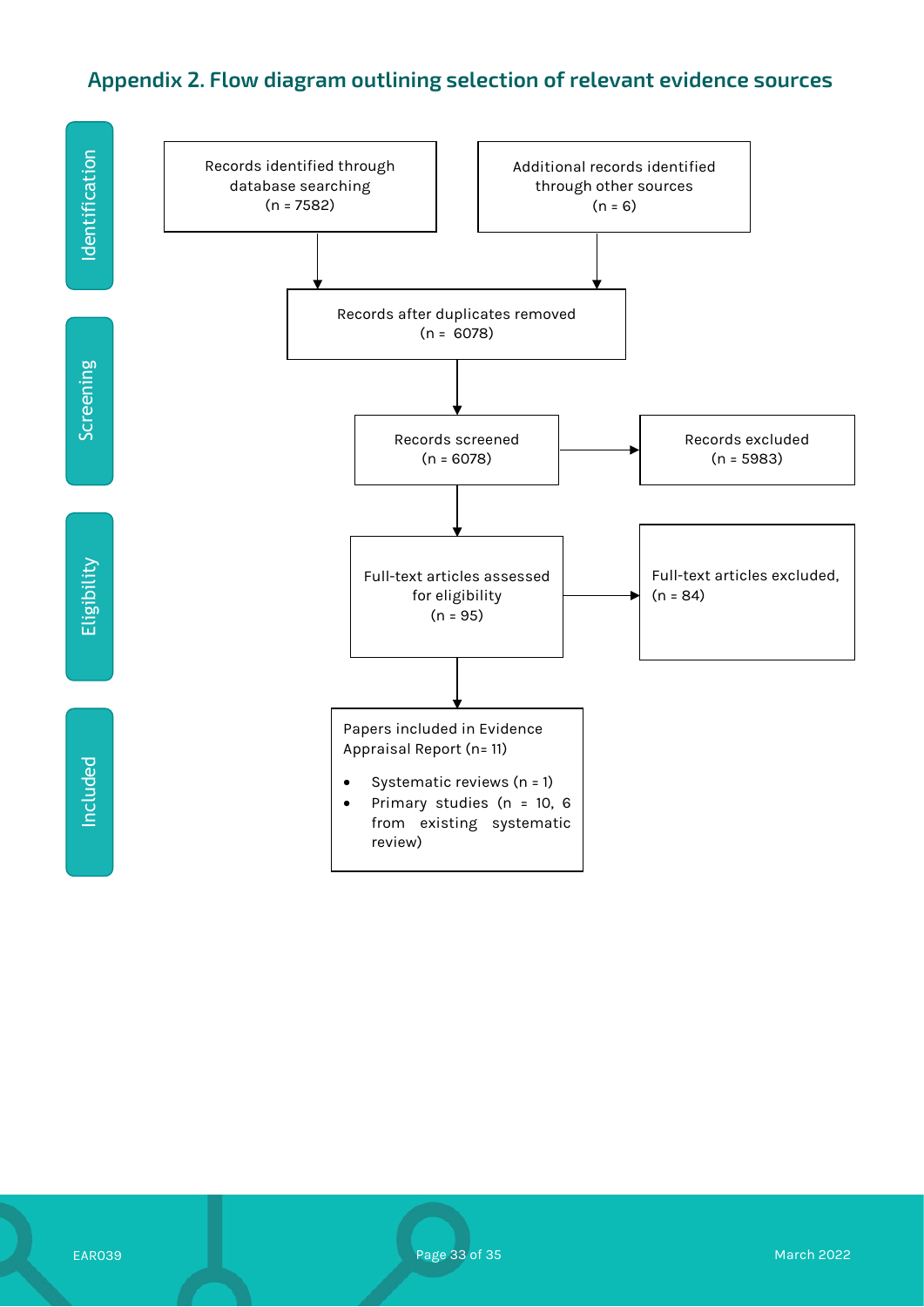# <span id="page-33-0"></span>**Appendix 3. Medline search strategy**

| Ovid MEDLINE(R) ALL 1946 to January 26, 2022 |                                                                                       |        |  |
|----------------------------------------------|---------------------------------------------------------------------------------------|--------|--|
|                                              | Transfusion / blood management terms                                                  |        |  |
| 1                                            | (bloodtrack* or blood track*).tw,kw.                                                  | 23     |  |
| 2                                            | *Blood/                                                                               | 29666  |  |
| 3                                            | Blood Banks/                                                                          | 7387   |  |
| 4                                            | Transfusion Medicine/                                                                 | 321    |  |
| 5                                            | exp Blood Transfusion/                                                                | 89877  |  |
| 6                                            | *Blood Specimen Collection/                                                           | 6531   |  |
| 7                                            | (bloodbank* or blood bank*).tw.                                                       | 6756   |  |
| 8                                            | ((blood or platelet) adj transfusion*).tw.                                            | 52401  |  |
| 9                                            | transfusion practice*.tw.                                                             | 1971   |  |
| 10                                           | exp Transfusion Reaction/                                                             | 16433  |  |
| 11                                           | Blood Group Incompatibility/                                                          | 6412   |  |
| 12                                           | ((blood* or transfusion*) adj3 (incompat* or observat* or adverse* or reaction*)).tw. | 13481  |  |
| 13                                           | (blood adj3 manag*).tw.                                                               | 5975   |  |
| 14                                           | or/2-13                                                                               | 186649 |  |
|                                              | Technology / electronic records management terms                                      |        |  |
| 15                                           | Patient Identification Systems/                                                       | 2142   |  |
| 16                                           | patient identi*.tw.                                                                   | 2940   |  |
| 17                                           | *Medical Records/                                                                     | 45431  |  |
| 18                                           | *"Forms and Records Control"/                                                         | 2556   |  |
| 19                                           | Medical Records Systems, Computerized/                                                | 19130  |  |
| 20                                           | *Electronic Health Records/                                                           | 14823  |  |
| 21                                           | *Electronic Data Processing/                                                          | 7202   |  |
| 22                                           | (electronic health record* or EHR).tw.                                                | 22346  |  |
| 23                                           | (electronic patient record* or EPR).tw.                                               | 25864  |  |
| 24                                           | *Information Technology/                                                              | 407    |  |
| 25                                           | *Automation/                                                                          | 4399   |  |
| 26                                           | *Automation, Laboratory/                                                              | 1051   |  |
| 27                                           | *Software/                                                                            | 47711  |  |
| 28                                           | *Electronics/                                                                         | 4595   |  |
| 29                                           | *Electronics, Medical/                                                                | 2583   |  |
| 30                                           | ((information or digital) adj technolog*).tw.                                         | 17012  |  |
| 31                                           | (automation adj5 (blood* or transfus*)).tw.                                           | 154    |  |
| 32                                           | (electronic adj3 (system <sup>*</sup> or control <sup>*</sup> )).tw.                  | 18935  |  |
| 33                                           | (virtual adj3 system*).tw.                                                            | 2389   |  |
| 34                                           | Medical Informatics/                                                                  | 12677  |  |
| 35                                           | Medical Informatics Applications/                                                     | 2549   |  |
| 36                                           | Medical Informatics Computing/                                                        | 761    |  |
| 37                                           | informatics.tw.                                                                       | 13778  |  |
| 38                                           | Product Labeling/                                                                     | 2849   |  |
| 39                                           | Computers, Handheld/                                                                  | 3929   |  |
| 40                                           | ((handheld* or hand held*) adj3 scan*).tw.                                            | 303    |  |
| 41                                           | Radio Frequency Identification Device/                                                | 600    |  |
| 42                                           | (radiofrequency identif* or radio frequency identif* or rfid*).tw.                    | 1450   |  |
| 43                                           | (bar cod* or barcod*).tw.                                                             | 11657  |  |
| 44                                           | (wristband* or wrist band*).tw.                                                       | 672    |  |
| 45                                           | printer.tw.                                                                           | 3625   |  |
| 46                                           | ((portable or mobile) adj3 scan*).tw.                                                 | 608    |  |
| 47                                           | Information Systems/                                                                  | 19227  |  |